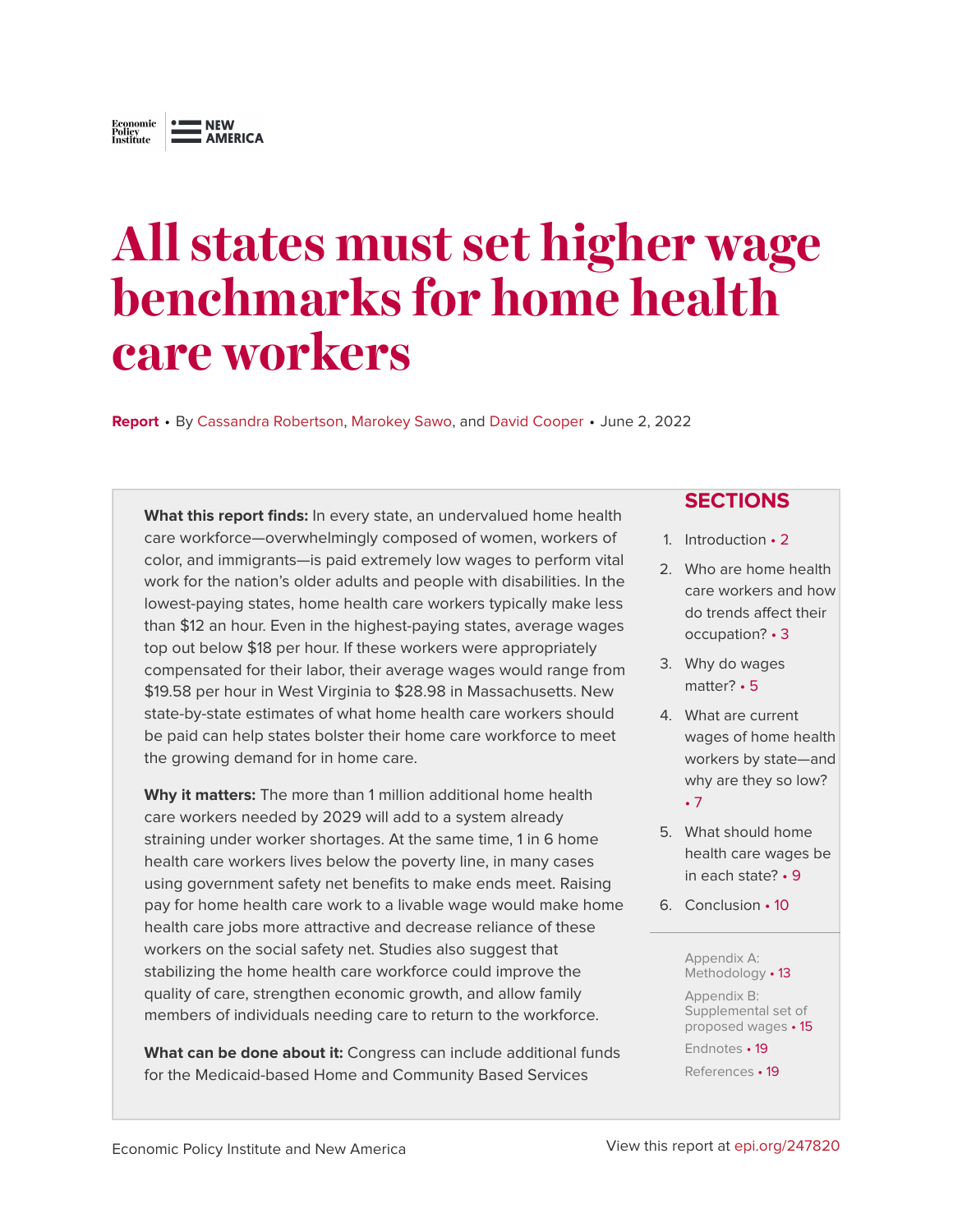(HCBS) program in legislation, as has been done twice in recent years. Lawmakers and the Biden administration could provide additional guidance on how these dollars could be spent that prioritizes higher pay for home health care workers. State officials could increase reimbursement rates to HCBS-funded home health care providers and encourage them to use the additional funding to raise pay for frontline caregiving staff to be more in line with the benchmark wage rates presented in this report.

## <span id="page-1-0"></span>**Introduction**

Home health care workers across the country help older adults and people with disabilities remain in their homes and communities. They assist with activities of daily living (ADLs), helping their clients with such actions as bathing, dressing, eating and drinking, and using the bathroom. This is intimate and important work that requires a high degree of trust and professionalism.

Home health care workers are often paid extremely low wages. State median wages for home health care workers in 2021 ranged from \$8.76 per hour in Louisiana to \$17.45 per hour in Massachusetts, with a national median of \$14.15 (BLS 2021). (The median is the wage at the exact middle of the wage distribution—meaning that half of all home health care workers in these states make less than this amount.) Home health care workers are paid by those they serve or their immediate family, private long-term care insurance, or through Medicare or Medicaid's Home and Community Based Services waiver program (HCBS).

The majority of home care workers are paid through the HCBS waiver program, which is administered at the state level through a federal waiver program (KFF 2022). Although HCBS is funded through a combination of state and federal dollars, each state chooses what services to offer under the program and how much providers will be reimbursed for HCBS services, which means states play a crucial role in setting wages for this workforce.

Because state Medicaid agencies set reimbursement rates and pay for many of these workers, states have the opportunity and responsibility to improve outcomes for home care workers and the families they serve by ensuring that the home health care workforce is supported by sustainable wages.

Many states already recognize that they need to raise home care worker wages to ensure that there are enough workers to serve current clients and to expand services to every person who needs them. As of 2020, nearly 700,000 families eligible for care sit on waiting lists, according to the Kaiser Family Foundation (KFF 2020). However, there are no current state-by-state estimates of what appropriate wages for this workforce would be. Building on the Economic Policy Institute's previous work in this area, documented in Banerjee, Gould, and Sawo (2021), this report outlines state-level wages that would ensure home health care workers are appropriately compensated for their valuable labor. These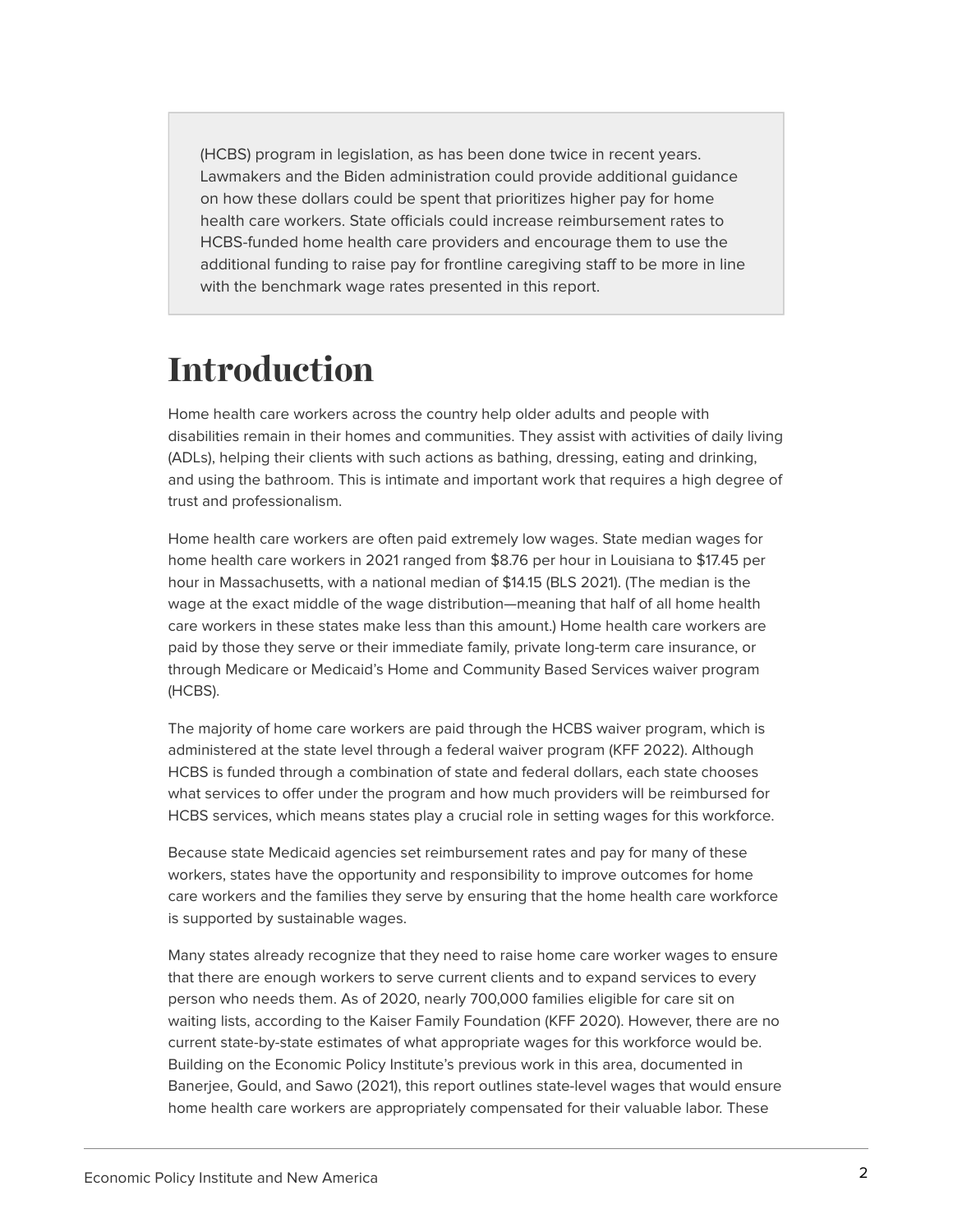new estimates can help states seeking to bolster their home care workforce moving forward.

## <span id="page-2-0"></span>**Who are home health care workers and how do trends affect their occupation?**

The home health care workers who help the nation's older adults and people with disabilities remain in their homes and communities are an important national resource. This section provides a snapshot not only of who these workers are and what they do but also the structures and trends that shape the occupation now and in the future.

### **Who they are and what they do**

Home health care workers are disproportionately women; disproportionately Black, Hispanic, and Asian American/Pacific Islander women; and in many cases, immigrant women. These workers who are vastly overrepresented in the home health care workforce compared with their numbers in the general workforce are also workers who face discrimination across multiple identities. This discrimination is central to understanding the devaluation of care work as a profession and the low wages these workers are paid.

Goubert, Cai, and Appelbaum (2021) note that 46.9% of all workers in America are women, and report that nearly double that percentage—88.6%—of home health care workers are women. Additionally, Asian, Latinx, and Black women represent almost 60% of this workforce, compared with 17% in the U.S. labor force (Goubert, Cai, and Appelbaum 2021). Finally, Banerjee, Gould, and Sawo (2021) note that 26.5% of workers in this industry are immigrants, compared with 7.3% of the workforce overall.

There is great variation in the type of work home health care workers do on a daily basis. Some workers specialize in hospice care, while others work with those needing rehabilitation from an injury, or with those with ongoing needs. Some home care workers have a years-long relationship with clients. They may walk the dog, clean up the house, monitor catheters, or bathe a client. This is physically and emotionally demanding work that helps people who are not able to live independently to stay in their homes and communities.

## **The increasing demand for home health care workers**

The demand for home care is growing quickly. According to AARP (2021), 77% of people ages 50 and older say they want to age in place—a trend that has been reinforced by the COVID-19 pandemic, which has highlighted how institutional care increases dangerous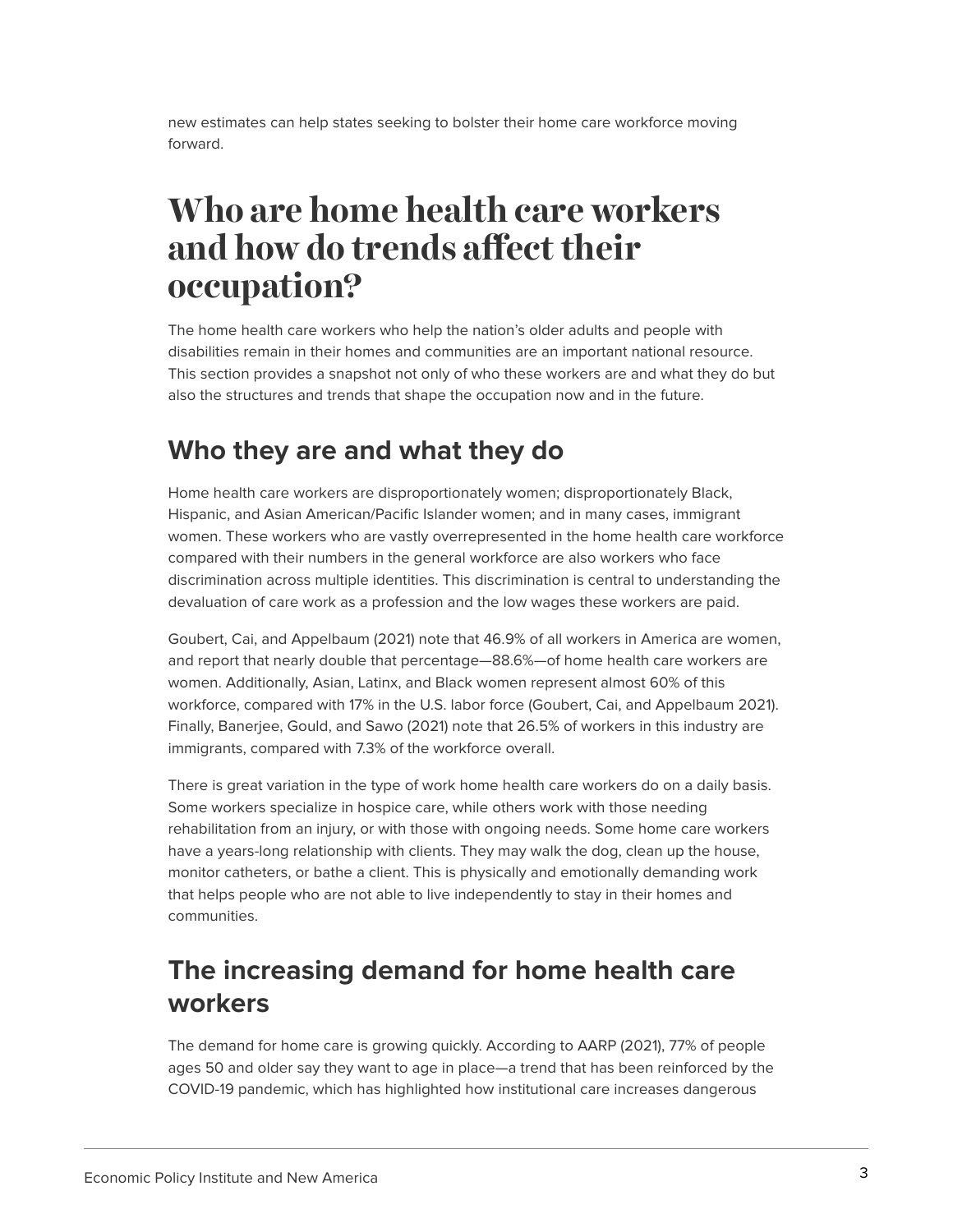exposures to infectious diseases for patients (and the resulting isolation from the outside world). This increasing interest in receiving care at home indicates a shift over previous decades, as home health care has become a larger and more effective means of caring for those who need assistance than institutional care, such as nursing homes and assisted living facilities.

As the preference for home health care increases, the population that will need care is also expanding. Johnson (2019) estimates that 70% of people who reach age 65 will need long-term care, and the U.S. Census Bureau projects that the number of people ages 65 and older will increase by 44% (or roughly 25 million) by 2040 (Vespa, Medina, and Armstrong 2020). With these trends, demand will only grow. By 2040, 1 in 5 Americans will be older than 65 (Urban Institute 2022).

There are currently 2.3 million home health care workers serving seniors and people with disabilities, and it is estimated that more than 1 million more home health care workers will be needed by 2029 (PHI 2019; McCall 2021). In fact, over the next several years, the Bureau of Labor Statistics projects more openings in home health care than in any other industry (BLS 2021), yet states already are facing a shortage of these critical workers (Graham 2022).

When home health care workers are not available, individuals need to find other ways to get their needs met, such as moving into nursing homes and other institutional settings, instead of remaining in their homes. This is not only contrary to what individuals want, but also puts additional strain on state budgets. The monthly median cost of home health care is \$4,576, compared with \$7,908 for a semi-private room in a nursing home (Genworth 2021). This additional cost is covered by Medicaid. More than 665,015 people are on waitlists for Medicaid-funded HCBS services, increasing unnecessary costs to public programs and putting a heavy strain on families and seniors going without care (KFF 2020).

### **How home health care work is funded**

The majority of home health care workers are paid through the HCBS program, which is administered at the state level through Medicaid (KFF 2022). It is funded using both state and federal dollars. Every state's program is slightly different, as states have discretion over what types of services they offer (for example, Colorado allows family caregivers to receive payments, while Massachusetts does not). As a result, the precise services vary across states.

Because most of these workers are paid through the Medicaid program, state Medicaid agencies set payment rates for care providers. When a physician determines that an individual is eligible for home care services, that individual is assigned a certain number of hours of care. Those hours are reimbursed by Medicaid at a rate set by the state Medicaid agency. If the rates are low, the wages paid to care providers are typically low. Conversely, reimbursing for services at a higher rate will often translate to a higher wage for these workers. (Home care agencies do receive payment for overhead and some of the increase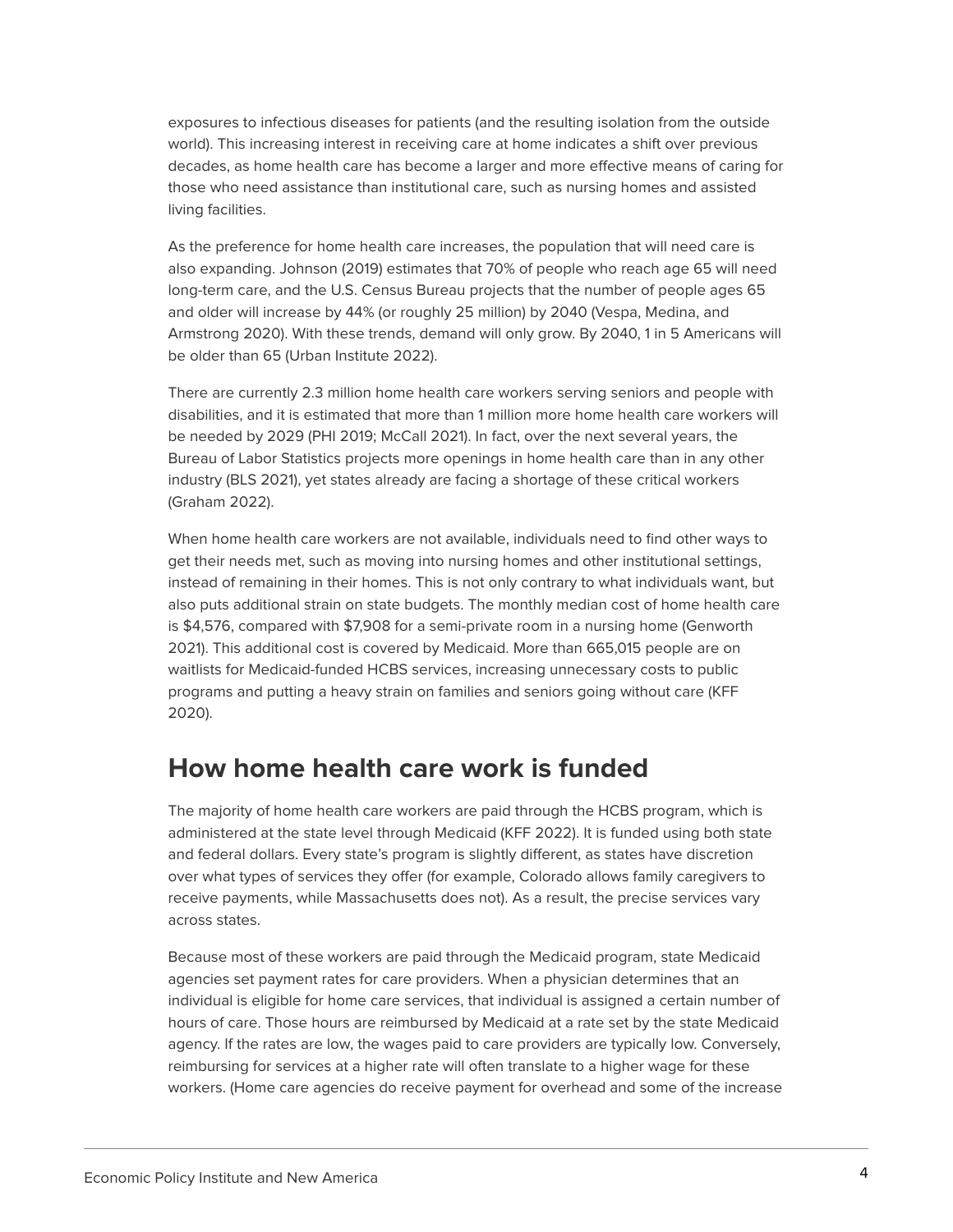in rates can also go to overhead.) State policy therefore has a powerful impact on home health care workers' wages. In some states, such as Washington, the state Medicaid agency negotiates with worker unions to set rates at more adequate levels and increase reimbursement rates at set intervals. Other states, such as Arkansas and Louisiana, have far lower rates for their workers (Lieberman et al. 2021).

## <span id="page-4-0"></span>**Why do wages matter?**

Wages for home health care workers matter, not just to ensure that these workers earn a living wage, but also to decrease their reliance on the social safety net, improve quality of care, and attract more people to this rapidly growing industry. Also, by stabilizing the formal paid care work workforce, likely more women currently providing informal unpaid care would be able to return to the labor force as their family members receive services from home care workers.

## **Worker economic security**

As of 2021, state median wages for home health care workers ranged from \$8.76 to \$17.45 per hour, with a national median of \$14.15 (BLS 2021). This is significantly less than the national median wage of \$22.00, and few of these workers receive benefits (OEWS 2021). A 2020 report on working conditions of direct care workers (working in residential care settings as well as homes) found that although direct care workers work an average of 36 hours per week for 46.4 weeks a year, their average yearly income is only \$23,263 (Weller et al. 2020).

<span id="page-4-1"></span>Weller et al. (2020) also note that almost half of all direct care workers earn below a living wage, and therefore cannot afford basic necessities.<sup>[1](#page-18-2)</sup> Many have wages so low that they are entitled to public benefits, with 1 in 6 home care workers living below the poverty line despite their essential work (Bedlin 2021). No worker should be paid so little that they cannot make ends meet without relying on public assistance. Yet it is particularly troubling—and woefully inefficient—to have government policy set pay so low for a group of workers they must then turn back to the government for aid to afford their basic needs.

## **Quality of care**

Higher wages for care workers would likely have significant impacts on patient safety and health. For example, in a study of nursing homes, the cost of increased wages were partially offset by improvements in care, such as fewer pressure ulcers and urinary tract infections, and the cost was completely offset when the social value of longevity is considered (Ruffini 2020). Additionally, after a care recipient returns from a hospital stay, access to home care can reduce their probability of readmission to the hospital (Carnahan et al. 2017).

Furthermore, people with disabilities often have close relationships with their care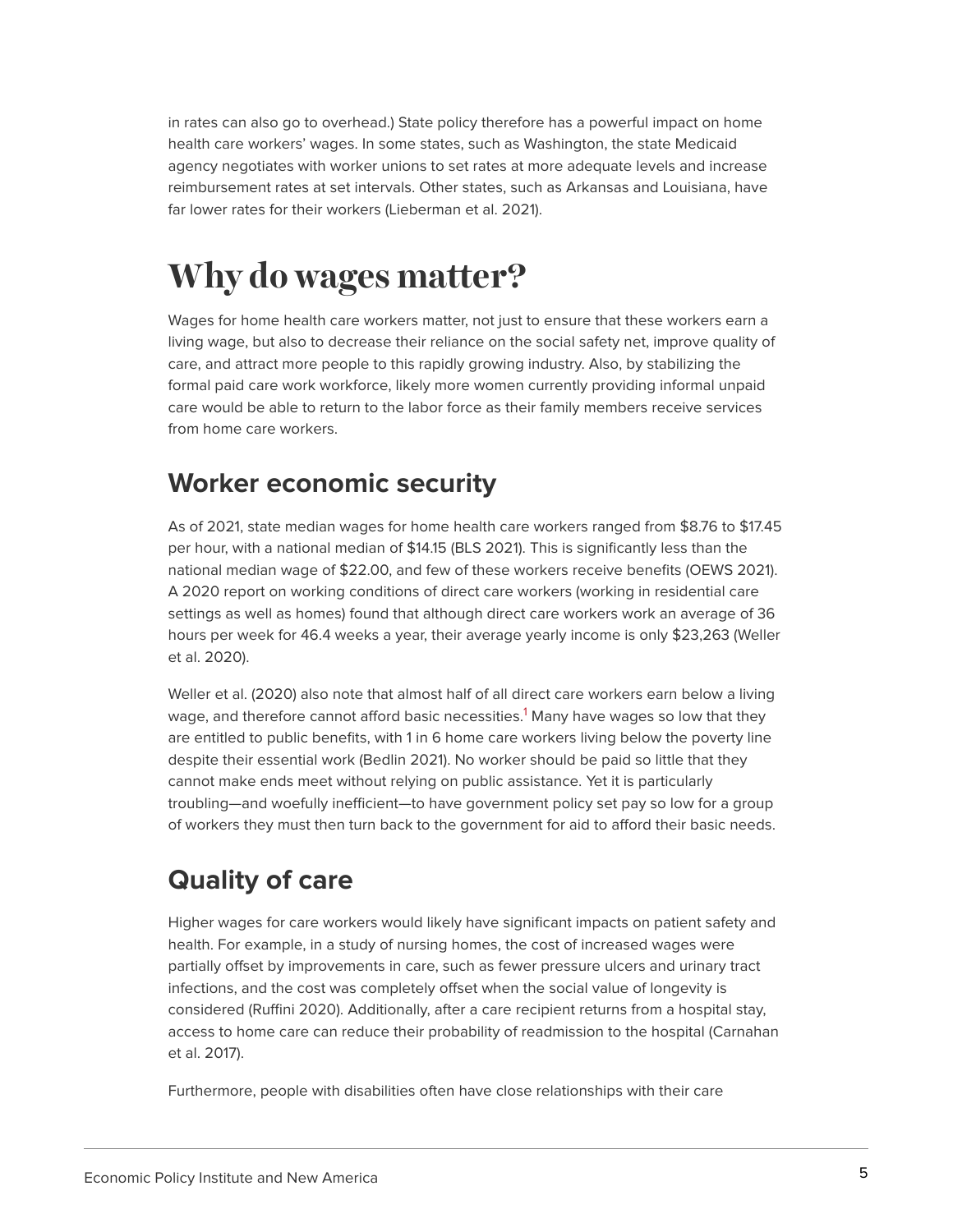providers, and experience lower quality of care when turnover is high. By improving wages to decrease turnover, those receiving care would experience better outcomes for what is difficult and skilled work (IOM 2008).

### **Sustainability of the workforce and cost savings**

Higher wages would reduce staffing shortages while also saving billions of dollars across government programs and tax credits that supplement the income of low-wage workers. According to the LeadingAge LTSS Center at UMass Boston, which studies long-term services and supports for the aging population, improved pay would attract more people into direct care work, improve consistency of care, and lead to workers working more hours (Weller et al. 2020). This not only would improve the sustainability of the workforce, but also lead to higher-quality experiences for both workers and those who need care.

A true living wage would also decrease reliance of these workers on the social safety net. For example, Currently, 16.8% of direct care workers (those in homes as well as residential facilities) rely on safety net programs. An increase to a living wage (according to their state) would lead to \$556 million worth of savings in Medicaid payments alone, as well as \$1.6 billion in savings across all benefit programs and tax credits (Weller et al. 2020).

These data demonstrate that not only are workers in the direct and home health care settings, and those receiving care, hurt by low wages, but that the government already pays more for these workers than just what it spends in wage reimbursements due to higher safety net costs. Federal and state dollars would thus be better spent on increasing wages than on compensating for those same low wages with social safety net programs.

### **Macroeconomic impacts**

Investing in home health care and increasing workers' wages would potentially lead to significant macroeconomic effects. Moody's Analytics found that investing in home health care has an economic multiplier greater than one, meaning that every dollar spent boosts the economy by more than a dollar (Zandi and Yaros 2021). Raising wages and increasing the number of workers in this field would therefore lead to stronger economic growth.

Additionally, if higher wages were to stabilize the HCBS workforce and increase the number of people eligible to participate, labor force participation would likely increase overall. Shen (2021) finds that because seniors who are eligible for home health care but not able to access the program often receive informal care from family members, for every three older individuals who receive care, an average of one additional woman is able to return to the labor force. This suggests that a lack of access to care means families are "making do" with informal and unpaid care arrangements that preclude formal labor market participation, and that women are able to return to the labor force when their family members receive services from home health care workers.

Overall, investing in home health care would support stronger economic growth, as well as increase the number of women in the labor force. This is particularly important given how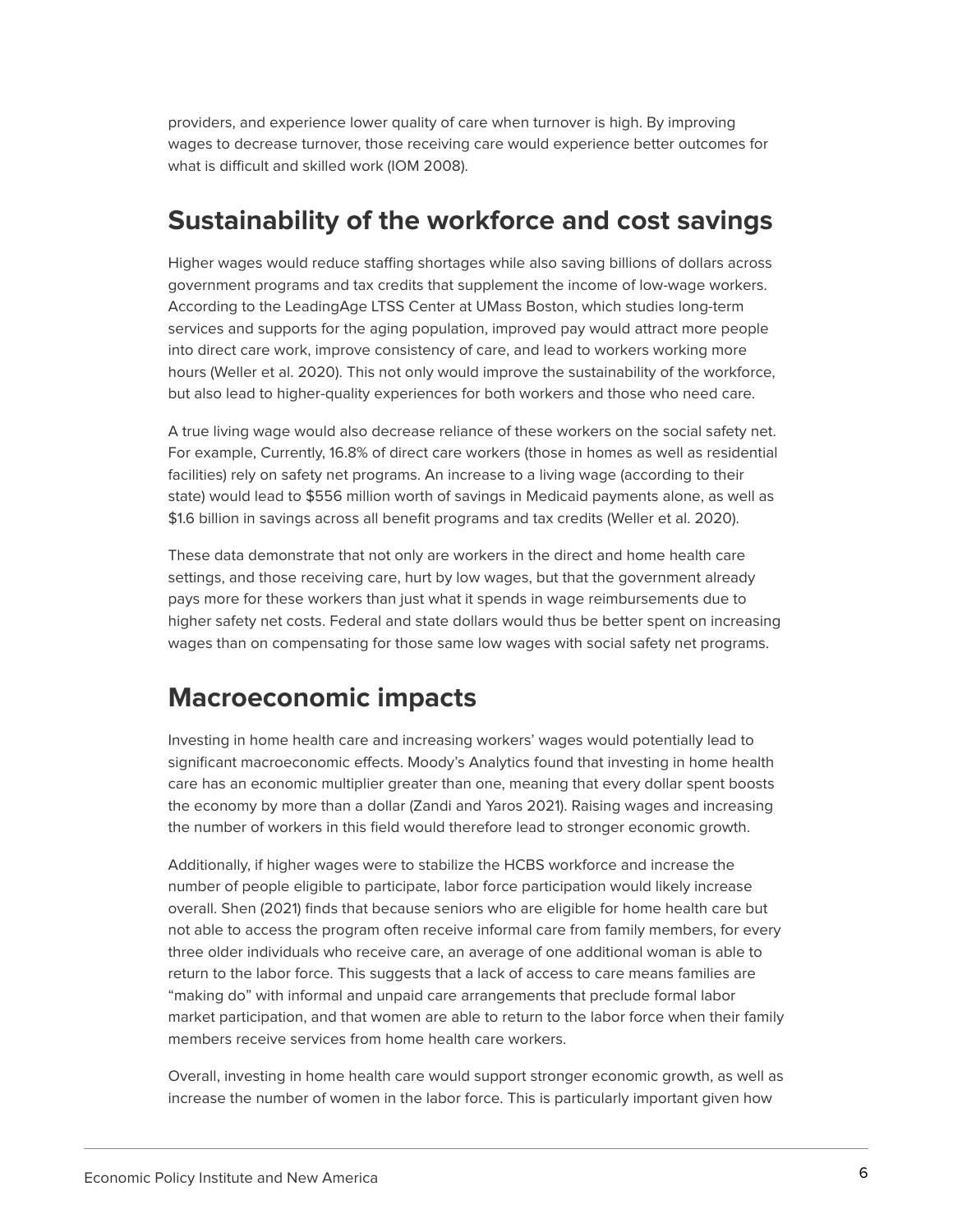many women have left the formal labor force due to care responsibilities during the pandemic (Kohler, Odiase, and Forden 2021).

## <span id="page-6-0"></span>**What are current wages of home health workers by state—and why are they so low?**

The prevalence of low wages in the home health care workforce spans the entire country and is particularly stark in some states. **Figure A** details current average wages at the state level. It accounts for the fact that the sample of home health care workers in the Current Population Survey (CPS)—the data source used for much of the analysis in this report—is relatively small in some states. To ensure an accurate assessment of current home health care wages, we present current average wages as a range between the average home health care wage estimates calculated from the CPS and the average home health care wage estimate calculated from the Occupational Employment and Wage Statistics (OEWS) published by the Bureau of Labor Statistics. The map in Figure A is shaded by the average of the values from the two data sets. (See Appendices A and B for more details on the data sources, and our methodology for estimating recommended wage levels, as outlined in the last section of the report before the conclusion.)

Figure A shades states based on the average value of these two wage estimates. Based on the estimated value resulting from averaging the two range values presented, current average hourly wages are lowest in Louisiana, West Virginia, Texas, Mississippi, and Oklahoma. In these states, home health care workers typically make less than \$12 an hour. At the national level, the average hourly wage for these workers is about \$13.50. The places where home health care workers are currently paid the highest hourly wages are Massachusetts, North Dakota, Alaska, Washington state, and Colorado. Average wages in these states range from \$14.59–\$17.70 per hour.

As our analysis asserts, home health care workers are severely underpaid. The underpayment of this workforce is due to the explicit lack of labor protections available to these workers, the undervaluing of care work in our economy, and the discrimination faced by the (often immigrant) Black, Latinx, and Asian women who have historically and continue to make up the majority of the home health care workforce.

The historical exclusion of home care workers from federal labor law has led to fewer protections for this workforce and lower wages. Home care workers were left out of the groundbreaking 1938 Fair Labor Standards Act, a bedrock of the New Deal that "establishes minimum wage, overtime pay, recordkeeping, and youth employment standards affecting employees in the private sector and in Federal, State, and local governments" (U.S. DOL n.d.). The racism, sexism, and xenophobia embedded in this law when it was created structured the treatment of this workforce for decades (Dixon 2021; Banerjee, Gould, and Sawo 2021). It wasn't until 2013, during the Obama administration, that home care workers became entitled to the same protections as other workers, such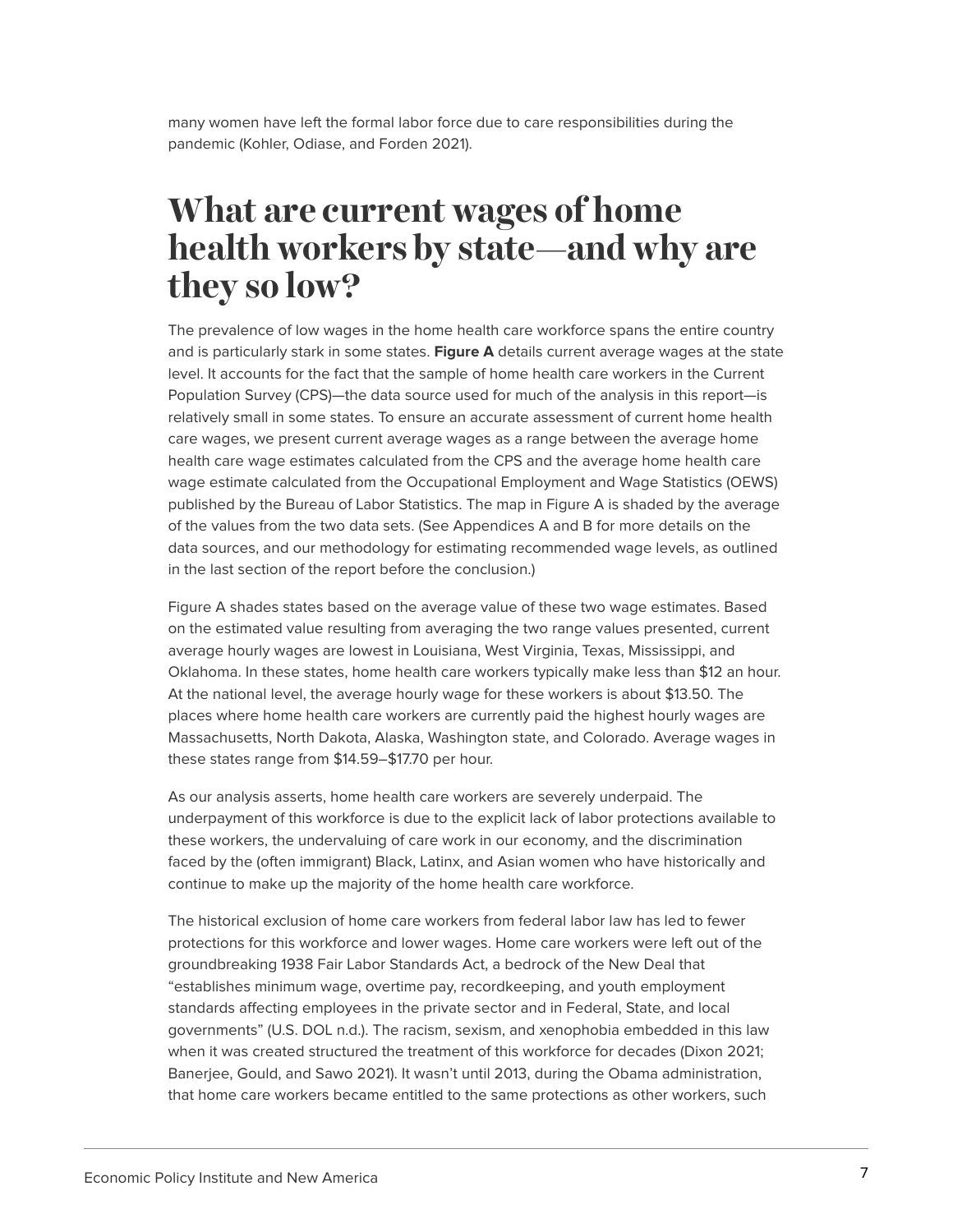### Figure A **Current wages for home health care workers are low nationwide and vary greatly across states**

\$10.77 \$16.99 [Range in hourly wages](#page-0-0) **Maine Vt. N.H. Wash. Idaho Mont. N.D. Minn. Ill. Wis. Mich. N.Y. R.I. Mass. Ore. Nev. Wyo. S.D. Iowa Ind. Ohio Pa. N.J. Conn. Calif. Utah Colo. Neb. Mo. Ky. W.Va. Va. Md. Del. Ariz. N.M. Kan. Ark. Tenn. N.C. S.C. D.C. Okla. La. Miss. Ala. Ga. Alaska Hawaii Texas Fla.**

Average hourly wages for home health care workers by state

**Notes:** Average wage presented as a range between Current Population Survey (CPS) and Occupational Employment and Wage Statistics (OEWS) wage data. The figure is shaded based on the average of CPS and OEWS values for each state. All figures are in 2020 dollars.

**Source:** Economic Policy Institute (EPI) analysis of 2016–2020 Current Population Survey Outgoing Rotation Group microdata, [EPI Current Population Survey Extracts,](https://microdata.epi.org/) Version 1.0.28 (EPI 2022) and OEWS (2021).

#### **Economic Policy Institute**

as minimum wage and overtime rules. More recently, lawmakers in some states have begun to introduce a Domestic Workers Bill of Rights (NDWA 2022), which would further reform labor laws and include such benefits as paid time off. However, a federal version introduced in both the House and Senate appears to be stalled (Office of Rep. Pramila Jayapal 2021), and there is still a long way to go to ensure labor protections and fair wages for this workforce (NDWA 2022).

Additionally, a large body of research has established that care workers face a pay penalty for performing this type of work (England, Budig, and Folbre 2002; Budig, Hodges, and England 2019; Wolfe et al. 2020). The most recent estimates place the value of the home care penalty at 27% to 36%, meaning that home care workers receive approximately onethird less compensation compared with similar workers who are not in care jobs (Wolfe et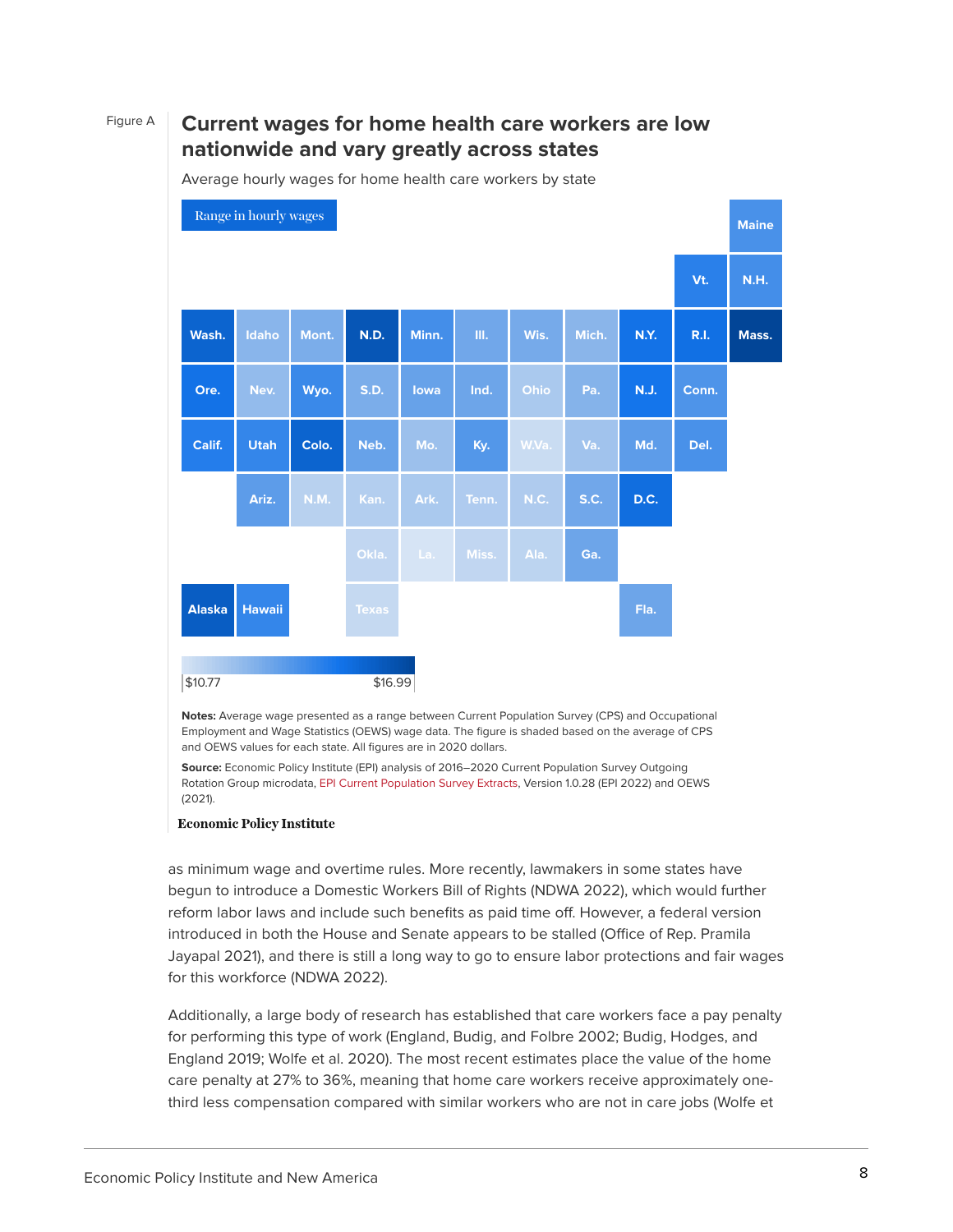al. 2020). Therefore, appropriately compensating workers for their labor would ensure there is not a penalty for choosing to enter this field.

Turning to demographic characteristics, these workers are underpaid because those who perform home care work are undervalued in our society and economy. As described above, home care workers are frequently discriminated against and marginalized because of their gender, race, and citizenship status (Banerjee, Gould, and Sawo 2021). This means that any fair wage should account for how the economy has systematically discriminated against and undervalued these workers.

Finally, in most states, few home health care workers are unionized and thus do not receive the pay premium that union status typically confers. Unions can have a powerful impact on wages across sectors. Overall, union members are paid 10.2% more than workers in the same industry who are not union members, demonstrating how powerful unionization can be as a tool to demand higher wages (EPI 2021). Unionized home care workers receive significantly higher wages and benefits (for example, Washington state home care workers receive paid time off). And patients cared for by unionized workers typically experienced superior health outcomes during the pandemic (Dean, Venkataramani, and Kimmel 2020).

## <span id="page-8-0"></span>**What should home health care wages be in each state?**

The opportunity to raise home health care wages to more effective levels arose when Congress passed the first COVID-19 response legislation under the Coronavirus Aid, Relief, and Economic Security (CARES) Act. States received increases in the federal match of Medicaid dollars for their state programs. Some states recognized the home health care industry was in crisis and used these resources to increase wages for these workers.

However, increases were temporary, and so more federal investment was needed. In early 2021, Congress passed the American Rescue Plan Act (ARPA), which provided an additional \$12 billion in funding to the HCBS program. Each state had to submit a plan for how to allocate its funds, and 46 states and Washington, D.C., used ARPA dollars to improve wages, provide hazard pay, and award bonuses.

Unfortunately, the federal dollars from ARPA also were temporary, so most states instituted only temporary wage increases. This demonstrates that there is a need for further interventions, such as the inclusion of the HCBS program in the next iteration of any reconciliation package or domestic spending legislation. However, because HCBS is administered at the state level, each state will be responsible for setting its own rates, meaning that wages will continue to vary across the nation. Yet, even with such variance, state agencies can more consistently set wages at levels that appropriately value home care work and the workers who perform it. The following state-level wage benchmarks provide a starting point for state policymakers who seek to use future dollars to invest in this workforce and ensure adequate access to home-based care in the future.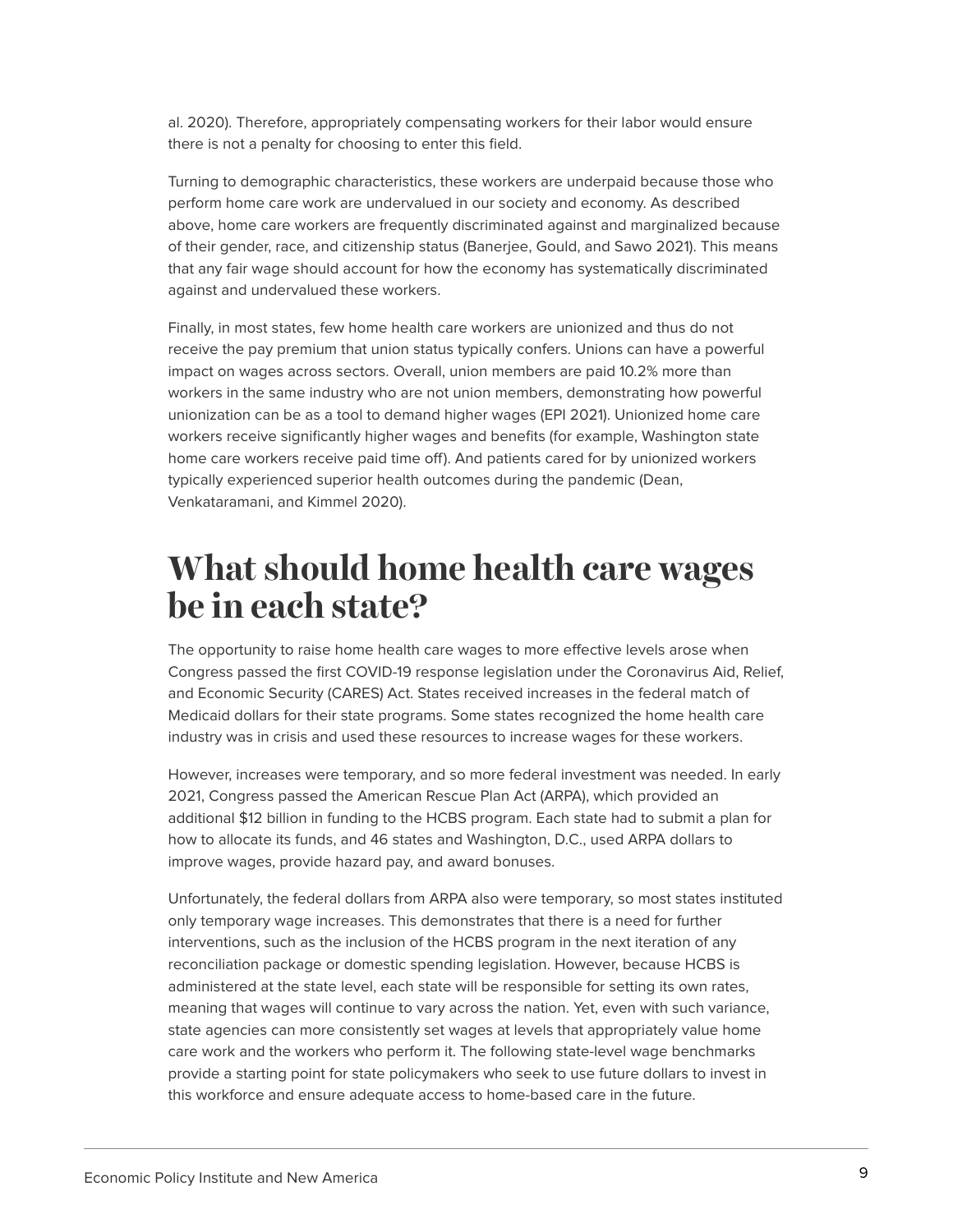## **Results**

The hourly wages presented below build upon the work of Banerjee, Gould, and Sawo (2021), who estimated national-level care worker wage benchmarks that accounted for 1) the wage penalty associated with care work; 2) the wage penalties associated with the gender, race/ethnicity, and citizenship of large portions of the care workforce, and 3) the wage premium that comes from unionization. In other words, the hourly wages recommended here represent what home health care workers' wages would be if the factors that depress wages were reduced and these workers received the wage boost that typically comes from unionization (which has a wage equalizing effect by gender and race/ethnicity). This report uses a series of methods detailed in **Appendix A** to regionalize Banerjee, Gould, and Sawo's national wage values to every state.

**Table 1** details the hourly wage level for home health care workers that we are proposing for each state. Our proposed wages range from a low of \$19.58 per hour in West Virginia to a high of \$33.87 per hour in Washington, D.C. Out of the 51 proposed wages, 37 of them fall between \$20 and \$25 per hour. The D.C. number is an outlier because of its unique city-level status, in which economywide average wages are significantly higher than statewide averages in each of the 50 states. The D.C. average hourly wage of \$40.62 compares with a national average of \$26.69. Excluding D.C., the next highest proposed wage is about \$5 less—\$28.98 in Massachusetts.

In every state, current home health care wages do not meet the more appropriate levels proposed in this analysis. **Figure B** depicts both the proposed wage for each state and how far away current home health care wages are from our proposed wage benchmarks. (For the gap ranges and averages by state behind the map, see Appendix Table 2.) Based on the estimated value resulting from averaging the two estimates for current home health care workers at the state level presented in Figure A, the states for which current wages are closest to our proposals are South Dakota, Vermont, Idaho, Montana, and Iowa. For these states, current wages are about  $$6 - $9$  less than the average hourly wages proposed for those states. Excluding Washington, D.C., current wages are furthest away from our benchmarks in Virginia, Maryland, Massachusetts, New Jersey, and Colorado. In these states, current wages range from about \$11–14 less than our proposals. As discussed above, the proposal for D.C. is an outlier because of its unique status and how high economywide wages are there. At the national level, the average home health care wage is about \$8.70 less than our proposed benchmark.

## <span id="page-9-0"></span>**Conclusion**

As policymakers seek to address the rising demand for in-home care, and to ensure both high-quality care and the sustainability of the home health care workforce, these estimates provide a yardstick for what appropriate wages for this workforce would be in every state. Our proposed wages range from a low of \$19.58 per hour in West Virginia to a high of \$28.98 in Massachusetts (with \$33.87 per hour in Washington, D.C.). These are wages that more accurately reflect the value of home health care work and would ensure more livable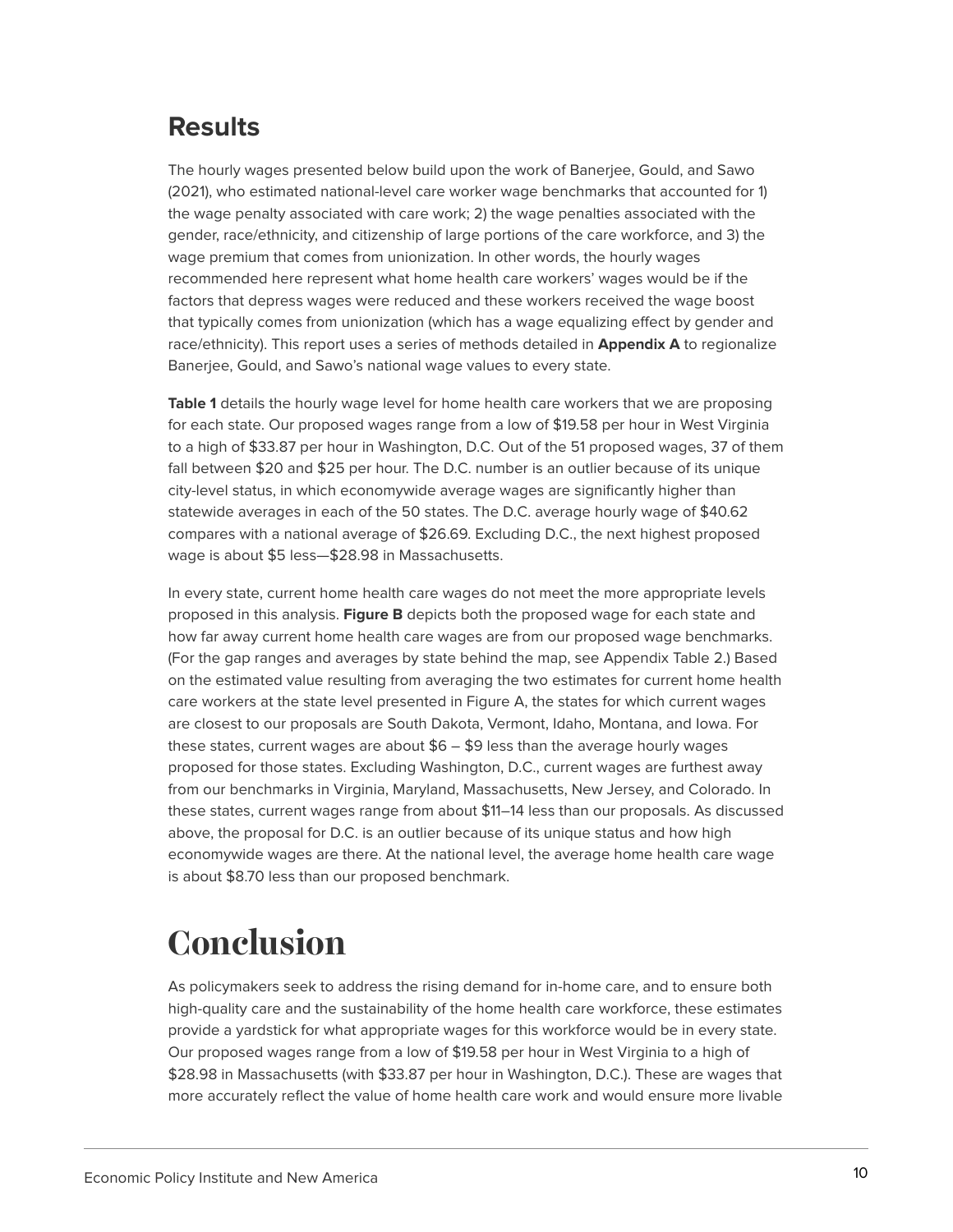#### Table 1 **Proposed wages for home health care workers by state**

| <b>State</b>         | Wage    | <b>State</b>                   | <b>Wage</b> |  |
|----------------------|---------|--------------------------------|-------------|--|
| Alabama              | \$20.95 | <b>Montana</b>                 | \$20.69     |  |
| <b>Alaska</b>        | \$24.56 | <b>North Carolina</b>          | \$20.96     |  |
| <b>Arkansas</b>      | \$20.07 | <b>North Dakota</b>            | \$26.54     |  |
| <b>Arizona</b>       | \$22.13 | <b>Nebraska</b>                | \$22.03     |  |
| <b>California</b>    | \$25.04 | <b>New</b><br><b>Hampshire</b> | \$23.31     |  |
| Colorado             | \$27.25 | <b>New Jersey</b>              | \$26.67     |  |
| <b>Connecticut</b>   | \$25.12 | <b>New Mexico</b>              | \$20.38     |  |
| Washington,<br>D.C.  | \$33.87 | <b>Nevada</b>                  | \$21.60     |  |
| <b>Delaware</b>      | \$25.48 | <b>New York</b>                | \$24.53     |  |
| <b>Florida</b>       | \$23.14 | <b>Ohio</b>                    | \$20.41     |  |
| Georgia              | \$22.17 | <b>Oklahoma</b>                | \$20.33     |  |
| <b>Hawaii</b>        | \$24.93 | <b>Oregon</b>                  | \$24.99     |  |
| lowa                 | \$21.16 | Pennsylvania                   | \$21.72     |  |
| Idaho                | \$20.30 | <b>Rhode Island</b>            | \$25.34     |  |
| <b>Illinois</b>      | \$23.24 | South<br><b>Carolina</b>       | \$24.23     |  |
| <b>Indiana</b>       | \$23.39 | <b>South Dakota</b>            | \$20.37     |  |
| Kansas               | \$20.56 | <b>Tennessee</b>               | \$20.51     |  |
| <b>Kentucky</b>      | \$23.29 | <b>Texas</b>                   | \$22.16     |  |
| Louisiana            | \$20.64 | <b>Utah</b>                    | \$24.21     |  |
| <b>Massachusetts</b> | \$28.98 | <b>Virginia</b>                | \$25.14     |  |
| Maryland             | \$26.22 | <b>Vermont</b>                 | \$22.11     |  |
| <b>Maine</b>         | \$22.16 | <b>Washington</b>              | \$25.39     |  |
| <b>Michigan</b>      | \$21.12 | <b>Wisconsin</b>               | \$21.96     |  |
| <b>Minnesota</b>     | \$23.29 | <b>West Virginia</b>           | \$19.58     |  |
| <b>Missouri</b>      | \$20.59 | <b>Wyoming</b>                 | \$23.82     |  |
| <b>Mississippi</b>   | \$19.90 |                                |             |  |

**Note:** All figures are in 2020 dollars.

**Source:** Economic Policy Institute (EPI) analysis of 2020 Bureau of Economic Analysis [State and Metro](https://www.bea.gov/data/prices-inflation/regional-price-parities-state-and-metro-area#:~:text=Regional%20price%20parities%20(RPPs)%20measure,the%20overall%20national%20price%20level.) [Areas Regional Price Parities](https://www.bea.gov/data/prices-inflation/regional-price-parities-state-and-metro-area#:~:text=Regional%20price%20parities%20(RPPs)%20measure,the%20overall%20national%20price%20level.) by state, and 2016–2020 Current Population Survey Outgoing Rotation Group microdata, [EPI Current Population Survey Extracts,](https://microdata.epi.org/) Version 1.0.28 (EPI 2022).

#### **Economic Policy Institute**

earnings for home health care workers. As this diverse workforce grows over the next decade, this industry could provide economic security and mobility, or it could trap these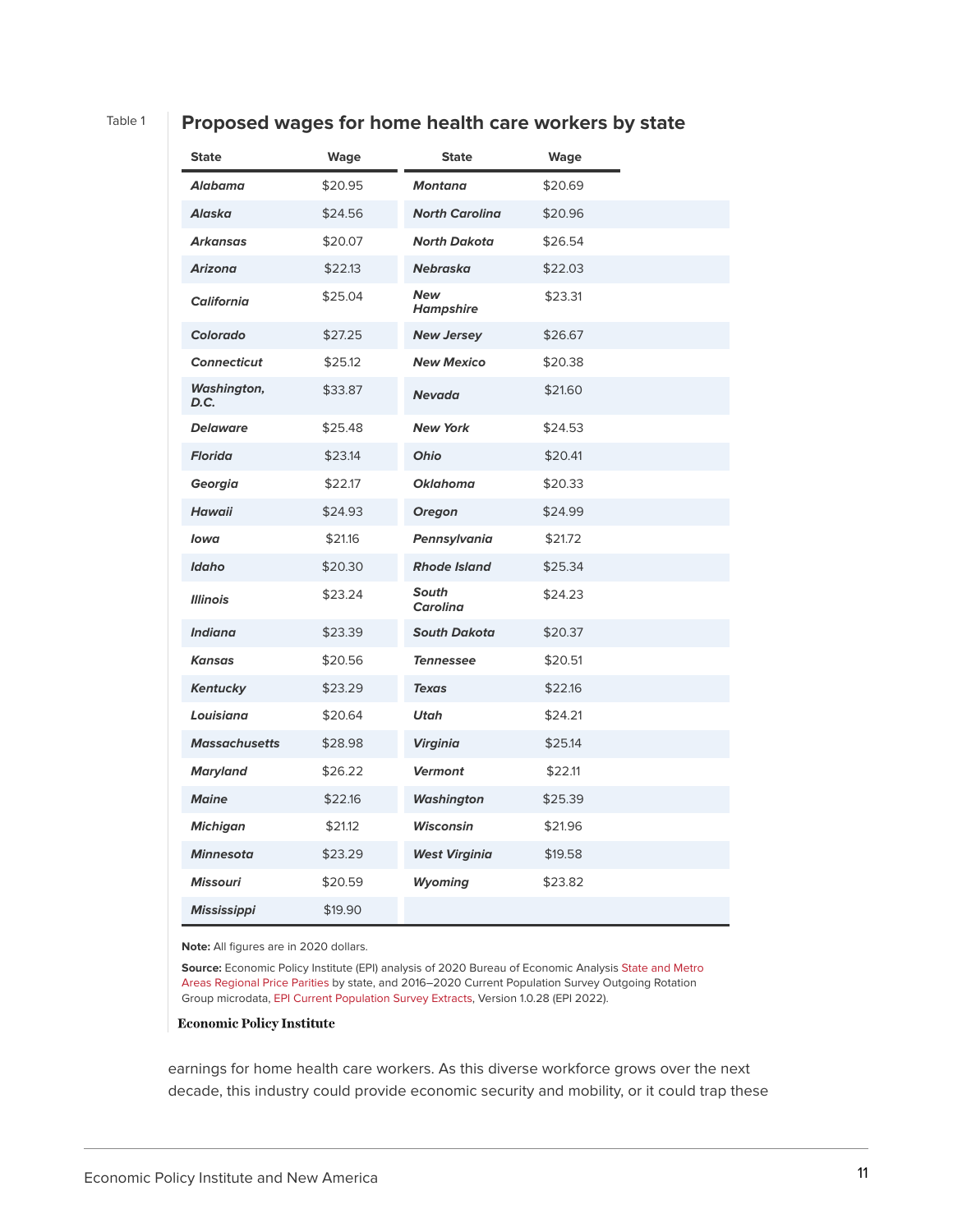### Figure B **There are no states where home health workers wages meet our proposals**

Difference between current and proposed hourly wages (in dollars) and proposed hourly wage, by state

| Difference between current and proposed wages<br>Proposed wage |               |       |              |       |       |             |       | <b>Maine</b> |             |       |
|----------------------------------------------------------------|---------------|-------|--------------|-------|-------|-------------|-------|--------------|-------------|-------|
|                                                                |               |       |              |       |       |             |       |              | Vt.         | N.H.  |
| Wash.                                                          | Idaho         | Mont. | <b>N.D.</b>  | Minn. | III.  | Wis.        | Mich. | N.Y.         | <b>R.I.</b> | Mass. |
| Ore.                                                           | Nev.          | Wyo.  | S.D.         | lowa  | Ind.  | Ohio        | Pa.   | <b>N.J.</b>  | Conn.       |       |
| Calif.                                                         | <b>Utah</b>   | Colo. | Neb.         | Mo.   | Ky.   | W.Va.       | Va.   | Md.          | Del.        |       |
|                                                                | Ariz.         | N.M.  | Kan.         | Ark.  | Tenn. | <b>N.C.</b> | S.C.  | D.C.         |             |       |
|                                                                |               |       | Okla.        | La.   | Miss. | Ala.        | Ga.   |              |             |       |
| Alaska                                                         | <b>Hawaii</b> |       | <b>Texas</b> |       |       |             |       | Fla.         |             |       |
| \$18.68<br>\$7.53                                              |               |       |              |       |       |             |       |              |             |       |

**Notes:** Wage gap is presented as how much higher in dollars the proposed wage is than the current wage range between Current Population Survey (CPS) and Occupational Employment and Wage Statistics (OEWS) wage data. The figure is shaded based on the difference between the average of CPS and OEWS values for the current wage in each state and the proposed wage. The national gap between the average wage range and the proposed wage is \$8.67–\$8.77. All figures are in 2020 dollars.

**Source:** Economic Policy Institute (EPI) analysis of 2020 Bureau of Economic Analysis [State and Metro](https://www.bea.gov/data/prices-inflation/regional-price-parities-state-and-metro-area#:~:text=Regional%20price%20parities%20(RPPs)%20measure,the%20overall%20national%20price%20level.) [Areas Regional Price Parities](https://www.bea.gov/data/prices-inflation/regional-price-parities-state-and-metro-area#:~:text=Regional%20price%20parities%20(RPPs)%20measure,the%20overall%20national%20price%20level.) by state (BEA 2021), and 2016–2020 Current Population Survey Outgoing Rotation Group microdata, [EPI Current Population Survey Extracts,](https://microdata.epi.org/) Version 1.0.28 (EPI 2022).

#### **Economic Policy Institute**

workers in low-wage jobs that have little room for growth.

Workers, care recipients, and the economy overall would benefit from this important investment in home health care work. Not only would more workers be able to enter this profession and provide for their families, but those receiving care would enjoy better outcomes and more stability of care. States would be able to save money on safety net programs while also enjoying greater economic growth. These are workers whose wages are in most cases paid with state and federal dollars, and they should be paid enough to enjoy a living wage that benefits everyone.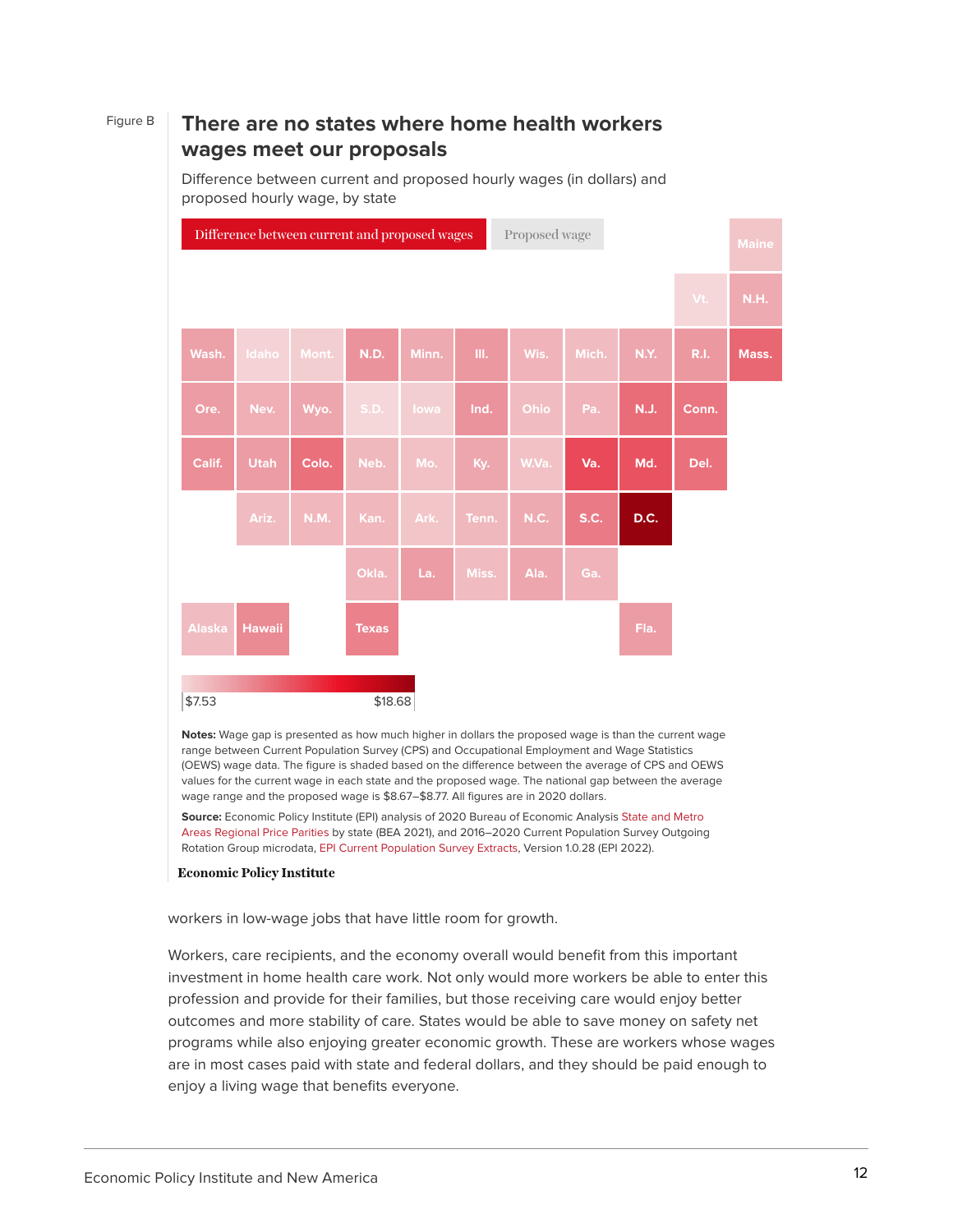# <span id="page-12-0"></span>**Appendix A: Methodology**

The state-level home health care worker wage benchmarks presented in this report rely heavily on the methodology developed in Banerjee, Gould, and Sawo (2021), which lays out a detailed examination of the state of home health care and child care workers in the United States at the national level. The 2021 report proposes several wage benchmarks that would redress many of the wage inequities direct care workers endure. In this report, we generate state-level versions of the national proposed wage of \$22.26 per hour for home health care workers from Banerjee, Gould, and Sawo (2021) as a base. That proposed wage was developed through consideration of three key factors:

- the estimated cost in lost wages workers face simply for being care workers (the care penalty as estimated in Budig, Hodges, and England 2019, where the penalty is how much less care workers make than workers in other occupations with similar education and experience)
- the estimate of the wage penalties workers face in the labor market based on their gender, race/ethnicity, and citizenship status
- the estimated boost to wages that results from increased unionization and harnessing the power of collective bargaining

## **Data sources and definition of home health care workers**

The main data source used to generate our state-level proposed home health care (HHC) wages is the Current Population Survey Outgoing Rotation Group microdata (CPS-ORG) collected and harmonized by the Economic Policy Institute (EPI 2022). To ensure adequate sample sizes for state-level estimates, the CPS-ORG data used are pooled microdata for 2016–2020. All numbers presented are in 2020 dollars.

<span id="page-12-1"></span>We use the definition of home health care workers specified in Banerjee, Gould, and Sawo (2021). Following the methodology laid out in that study, we identify these workers by their relevant industry and occupational category combination.<sup>[2](#page-18-3)</sup> Home health care workers are identified in the CPS by the following occupations: nursing, psychiatric, and home health aides; personal and home care aides; home health aides; personal care aides; nursing assistants; orderlies; and psychiatric aides. These are combined with the following industry specifications: private households, home health care services, and individual and family services.

## **Generating state-level wage benchmarks**

The proposed national hourly care worker wage benchmark from Banerjee, Gould, and Sawo (2021) that we use as a starting point is \$22.26 per hour. Using this number as a base, we explore three methods for adjusting it to the state level. In the first method, we scale the national wage benchmark for home health care workers using Regional Price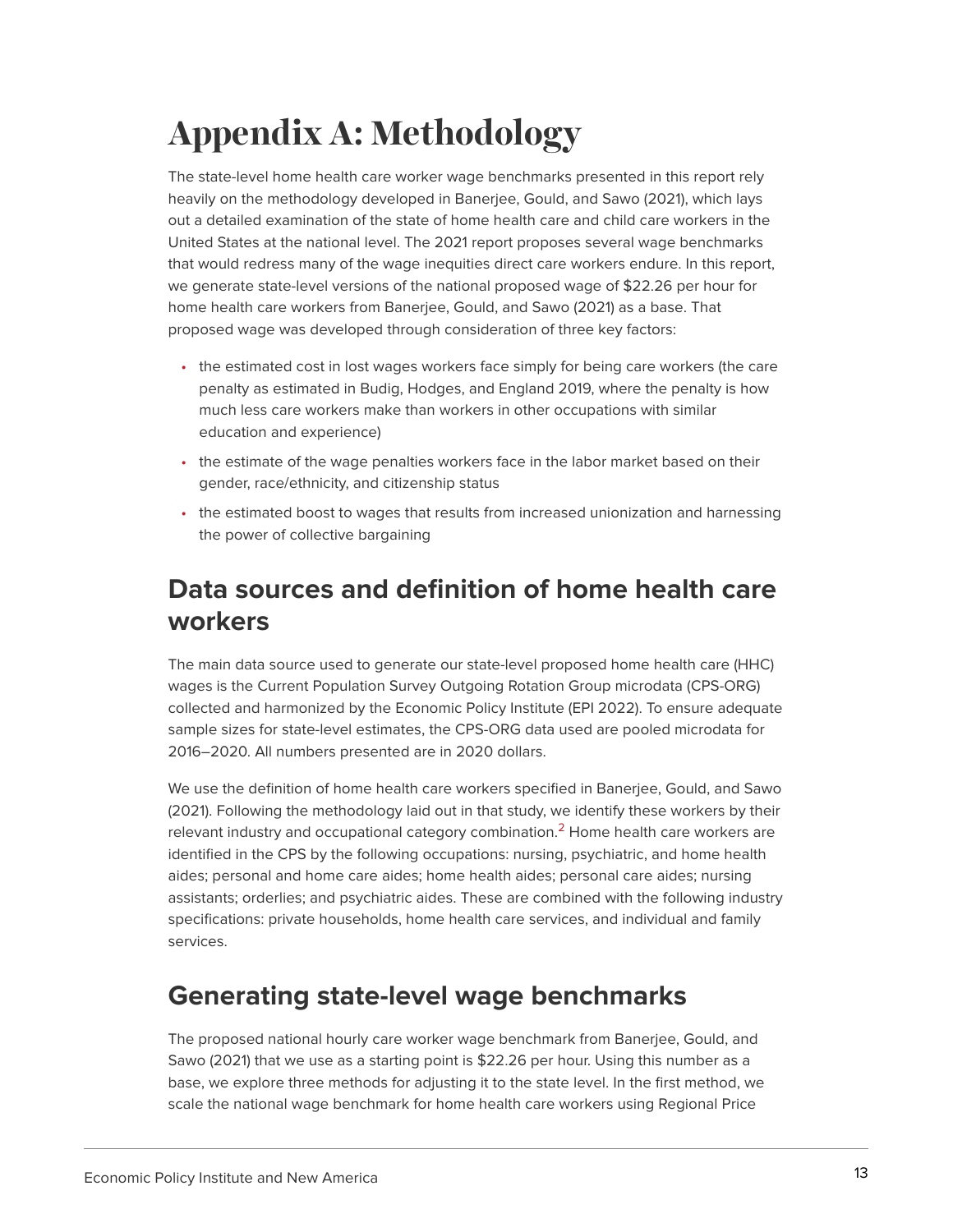Parity (RPP) data from the Bureau of Economic Analysis (BEA) on the variation in cost of living across the 50 U.S. states and Washington, D.C. Each state has an RPP measure expressed as a percentage of the national overall price level. Using BEA's latest estimates for 2020, we multiply each state's RPP by the national base wage of \$22.26 to get a priceadjusted state-level proposed care wage.

Our second method uses variability in existing home health care wages at the state level to scale the national proposed wage for these workers. We first calculate average hourly wages for home health care (HHC) workers at the state level using the CPS-ORG data. We then express these state-level HHC wages as a share of the national average HHC hourly wage (estimated under our analysis as \$13.59) by dividing them by the national estimate. The resulting ratio for each state is then multiplied by the national HHC wage benchmark to scale it to the state level. This method effectively establishes a home health care wage benchmark that reflects the existing variation in home care wages across the states.

Our third method accounts for variation in economywide wages at the state level. We begin by calculating the economywide mean hourly wage across all workers in each state using CPS-ORG data. We then express these state-level economywide wages as a share of the national average economywide wage across all workers in the United States (estimated as \$26.69) by dividing them by the latter. The resulting ratio for each state is then multiplied by the proposed national HHC wage to scale it to the state level. This produces a wage benchmark that accounts for broader differences in economic and labor market conditions across states.

For each state, we select a final wage benchmark for home health care workers based on the maximum resulting estimate from the three methods described above. We select the maximum of these three methods because each method reflects a different dimension of wage adequacy, none of which can be ignored when setting appropriate wage levels—namely, variations in the cost of living, the wage distribution within home health care, and the wage distribution of all workers in the state, respectively. In states where the cost of living is particularly high relative to the average cost of living across the country, home health care worker pay should reflect these higher costs. In states where the existing wages of home health care workers in that state are high relative to the national average, wages should continue to reflect whatever premium the state market for these jobs currently exhibits. In states where economywide wages are high relative to the national average, care worker wages will need to reflect these broader labor market trends to remain competitive. Whichever of these methodologies is highest will necessarily satisfy the aims of all three.

## **Generating state-level current wages and gaps between current and benchmark wages**

To estimate current average wages in each state we use two data sets. From the Current Population Survey we compute an average wage using pooled 2016–2020 Outgoing Rotation Group wage microdata for the following occupations: nursing, psychiatric, and home health aides; personal and home care aides; home health aides; personal care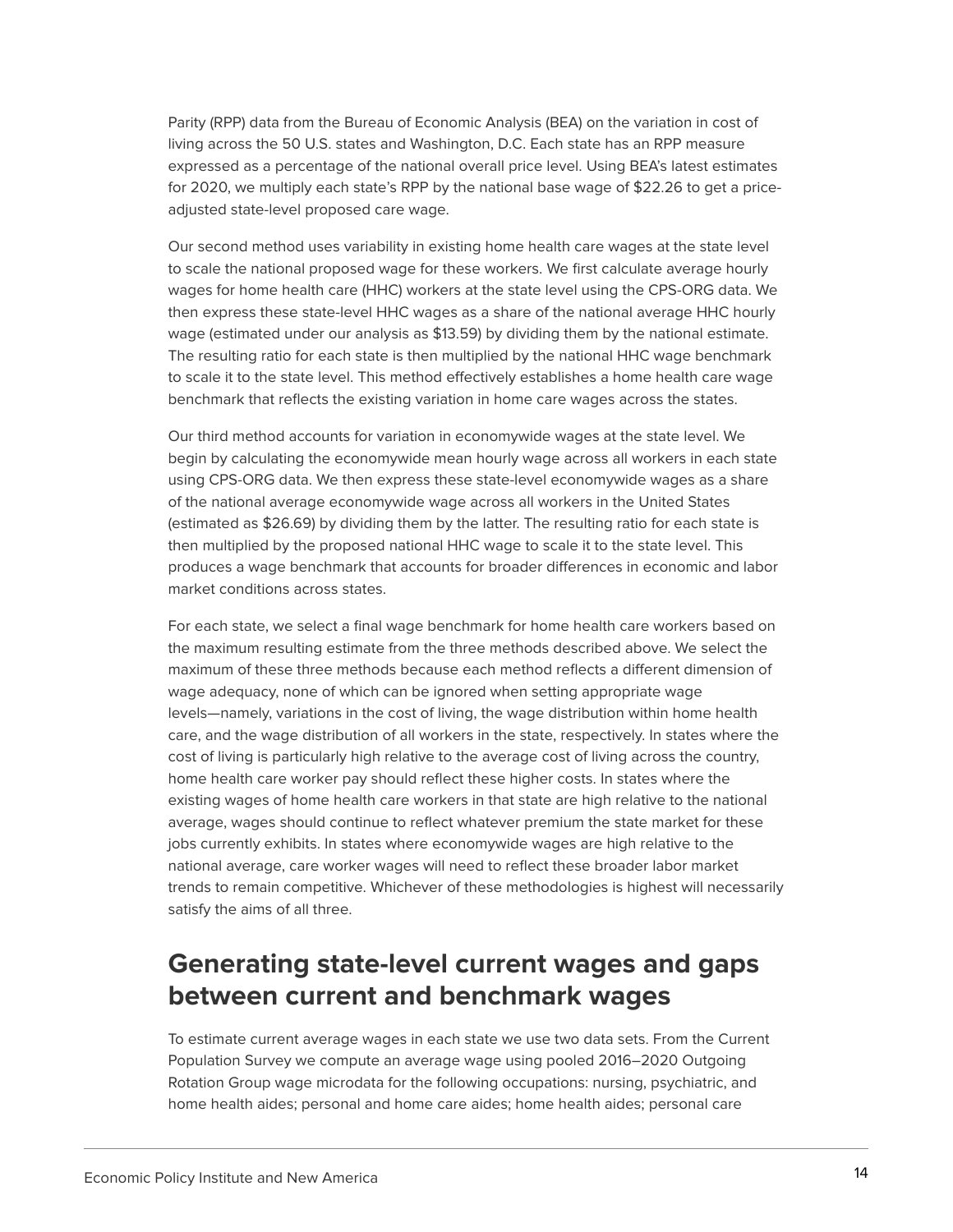aides; nursing assistants; orderlies; and psychiatric aides. These are combined with the following industry specifications: private households, home health care services, and individual and family services. From the Occupational Employment and Wage Statistics, we compute an average wage using May 2021 data for the following occupation: home health and personal care (HHPC) workers (see more on this data set in Appendix B). We express the current wage as the range between the two averages. The gaps between the wage range and benchmark wages are the wage gaps.

## <span id="page-14-0"></span>**Appendix B: Supplemental set of proposed wages**

In **Appendix Table 1** we provide a second set of proposed wages that relies on published data from the May 2020 Occupational Employment and Wage Statistics survey data (OEWS 2021) instead of our own calculations of wages using the Current Population Survey Outgoing Rotation Group microdata (CPS-ORG). We use the CPS-ORG data in order to remain consistent with the data source used in Banerjee, Gould, and Sawo (2021)—the source of our national base wage. However, similar home care worker and economywide wage scaling can be done using government-published data from the OEWS. We include below a supplemental set of state-scaled wages derived using these government-published OEWS data.

We arrive at this second set of estimates using the same methodology described earlier in this report. In particular, we calculate another set of estimates of the latter two scaling methods described above using OEWS data in lieu of CPS-ORG data. The first scaling method described earlier remains the same, since it is based on BEA price parities data. For the second method, we use the May 2020 OEWS state-level data for the average hourly wage for home health and personal care (HHPC) workers. These state level wages are divided by the national average HHPC wage of \$13.59. The resulting ratio for each state is then multiplied by the proposed national wage to scale \$22.26 to the state level. For the third scaling method, we use the May 2020 OEWS state-level data for the average hourly wage for workers across occupations. These state economywide wages are then divided by the OEWS estimate for the national average hourly wage across all occupations of \$27.07. The resulting ratio for each state is then multiplied by the proposed national wage to scale it to the state level. The final proposed wage for each state is the maximum resulting number across these three estimates.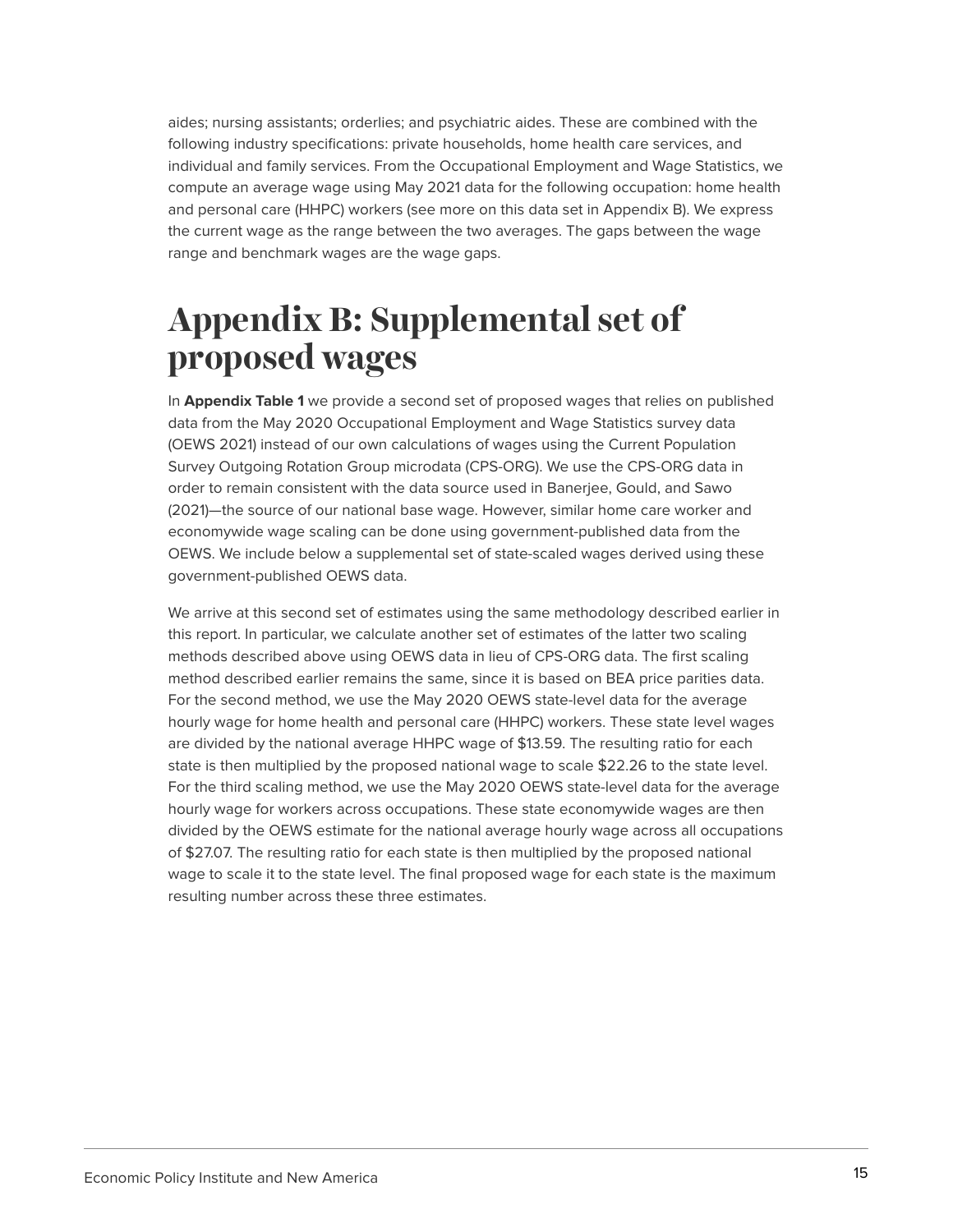#### Appendix

Table 1

#### **Alternative set of proposed home health care wage benchmarks using Occupational Employment and Wage Statistics data**

| <b>State</b>         | Wage    | <b>State</b>                   | Wage    |
|----------------------|---------|--------------------------------|---------|
| Alabama              | \$19.87 | <b>Montana</b>                 | \$21.48 |
| Alaska               | \$28.05 | <b>North Carolina</b>          | \$20.44 |
| Arkansas             | \$19.85 | <b>North Dakota</b>            | \$27.00 |
| <b>Arizona</b>       | \$22.05 | <b>Nebraska</b>                | \$21.52 |
| <b>California</b>    | \$25.99 | <b>New</b><br><b>Hampshire</b> | \$23.09 |
| Colorado             | \$24.08 | <b>New Jersey</b>              | \$25.18 |
| <b>Connecticut</b>   | \$25.87 | <b>New Mexico</b>              | \$20.38 |
| Washington,<br>D.C.  | \$37.69 | <b>Nevada</b>                  | \$21.60 |
| <b>Delaware</b>      | \$22.42 | <b>New York</b>                | \$26.82 |
| <b>Florida</b>       | \$22.42 | Ohio                           | \$20.41 |
| Georgia              | \$21.10 | <b>Oklahoma</b>                | \$20.33 |
| Hawaii               | \$24.93 | <b>Oregon</b>                  | \$24.39 |
| Iowa                 | \$22.57 | Pennsylvania                   | \$21.72 |
| Idaho                | \$22.06 | <b>Rhode Island</b>            | \$24.42 |
| <b>Illinois</b>      | \$22.96 | South<br><b>Carolina</b>       | \$20.40 |
| <b>Indiana</b>       | \$20.59 | <b>South Dakota</b>            | \$22.06 |
| <b>Kansas</b>        | \$20.56 | <b>Tennessee</b>               | \$20.51 |
| <b>Kentucky</b>      | \$21.67 | <b>Texas</b>                   | \$22.16 |
| Louisiana            | \$20.64 | <b>Utah</b>                    | \$22.89 |
| <b>Massachusetts</b> | \$27.68 | <b>Virginia</b>                | \$23.78 |
| <b>Maryland</b>      | \$25.15 | <b>Vermont</b>                 | \$26.83 |
| <b>Maine</b>         | \$23.35 | <b>Washington</b>              | \$26.44 |
| <b>Michigan</b>      | \$21.11 | Wisconsin                      | \$20.74 |
| <b>Minnesota</b>     | \$23.27 | <b>West Virginia</b>           | \$19.58 |
| <b>Missouri</b>      | \$20.59 | <b>Wyoming</b>                 | \$22.85 |
| <b>Mississippi</b>   | \$19.54 |                                |         |

**Note:** All figures are in 2020 dollars.

**Source:** Economic Policy Institute (EPI) analysis of 2020 Bureau of Economic Analysis [SARPP Regional](https://apps.bea.gov/iTable/iTable.cfm?reqid=70&step=30&isuri=1&major_area=0&area=xx&year=2019&tableid=101&category=8101&area_type=0&year_end=-1&classification=non-industry&state=0&statistic=1&yearbegin=-1&unit_of_measure=levels.) [Price Parities](https://apps.bea.gov/iTable/iTable.cfm?reqid=70&step=30&isuri=1&major_area=0&area=xx&year=2019&tableid=101&category=8101&area_type=0&year_end=-1&classification=non-industry&state=0&statistic=1&yearbegin=-1&unit_of_measure=levels.) by state (BEA 2021), and [May 2020 Occupational Employment and Wage Statistics](https://www.bls.gov/oes/tables.htm) survey data (OEWS 2021).

**Economic Policy Institute**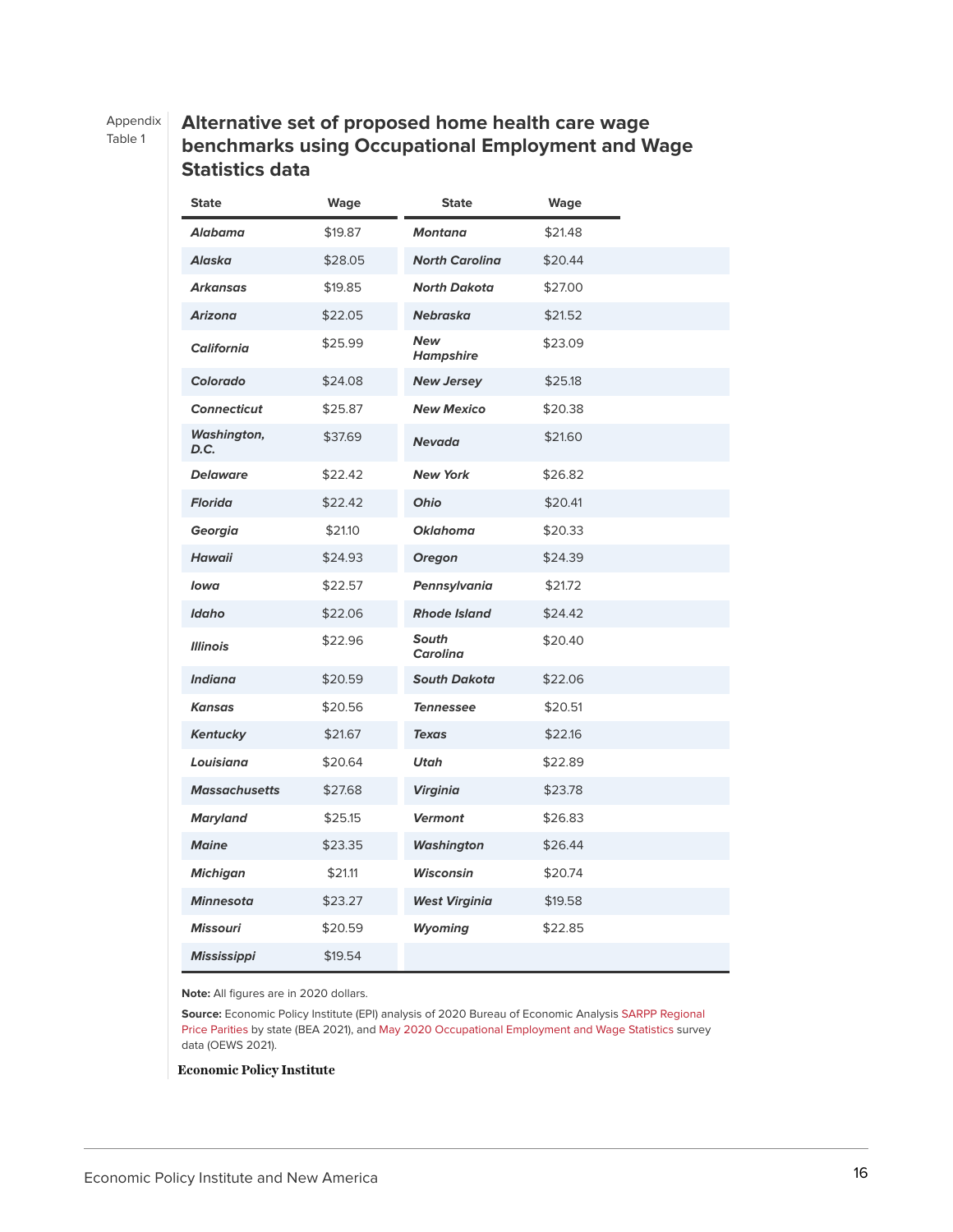Appendix

Table 2

### **Difference between current hourly wages and proposed hourly wages and proposed hourly wage by state**

| <b>State</b>           | Difference between current wage<br>range and proposed wage | <b>Proposed wage</b> |
|------------------------|------------------------------------------------------------|----------------------|
| Alabama                | $$8.16 - $10.87$                                           | \$20.95              |
| Alaska                 | $$7.56 - $9.57$                                            | \$24.56              |
| <b>Arizona</b>         | \$8.62-\$8.80                                              | \$22.13              |
| <b>Arkansas</b>        | $$7.82 - $8.77$                                            | \$20.07              |
| <b>California</b>      | \$10.00-\$10.87                                            | \$25.04              |
| Colorado               | \$10.61-\$12.66                                            | \$27.25              |
| <b>Connecticut</b>     | $$10.96 - $11.75$                                          | \$25.12              |
| <b>Delaware</b>        | \$9.92-\$13.29                                             | \$25.48              |
| <b>Washington D.C.</b> | \$18.58-\$18.79                                            | \$33.87              |
| <b>Florida</b>         | \$9.01-\$10.92                                             | \$23.14              |
| Georgia                | \$8.63-\$9.38                                              | \$22.17              |
| <b>Hawaii</b>          | \$10.36-\$10.97                                            | \$24.93              |
| Idaho                  | $$6.93 - $8.54$                                            | \$20.30              |
| <b>Illinois</b>        | \$9.66-\$10.63                                             | \$23.24              |
| <b>Indiana</b>         | \$9.11-\$11.36                                             | \$23.39              |
| lowa                   | $$7.48 - $8.24$                                            | \$21.16              |
| Kansas                 | \$8.60-\$9.25                                              | \$20.56              |
| <b>Kentucky</b>        | \$9.07-\$10.16                                             | \$23.29              |
| Louisiana              | \$8.62-\$11.12                                             | \$20.64              |
| <b>Maine</b>           | \$8.01-\$8.63                                              | \$22.16              |
| <b>Maryland</b>        | $$12.51 - $12.99$                                          | \$26.22              |
| <b>Massachusetts</b>   | \$11.29-\$12.69                                            | \$28.98              |
| <b>Michigan</b>        | $$8.52 - $8.72$                                            | \$21.12              |
| Minnesota              | $$9.19 - $9.41$                                            | \$23.29              |
| <b>Mississippi</b>     | \$7.75-\$9.55                                              | \$19.90              |
| <b>Missouri</b>        | $$8.17 - $8.68$                                            | \$20.59              |
| <b>Montana</b>         | \$7.67-\$8.06                                              | \$20.69              |
| Nebraska               | \$8.58-\$8.99                                              | \$22.03              |
| Nevada                 | \$9.19-\$9.27                                              | \$21.60              |
| <b>New Hampshire</b>   | $$9.24 - $9.44$                                            | \$23.31              |
| <b>New Jersey</b>      | \$10.80-\$12.79                                            | \$26.67              |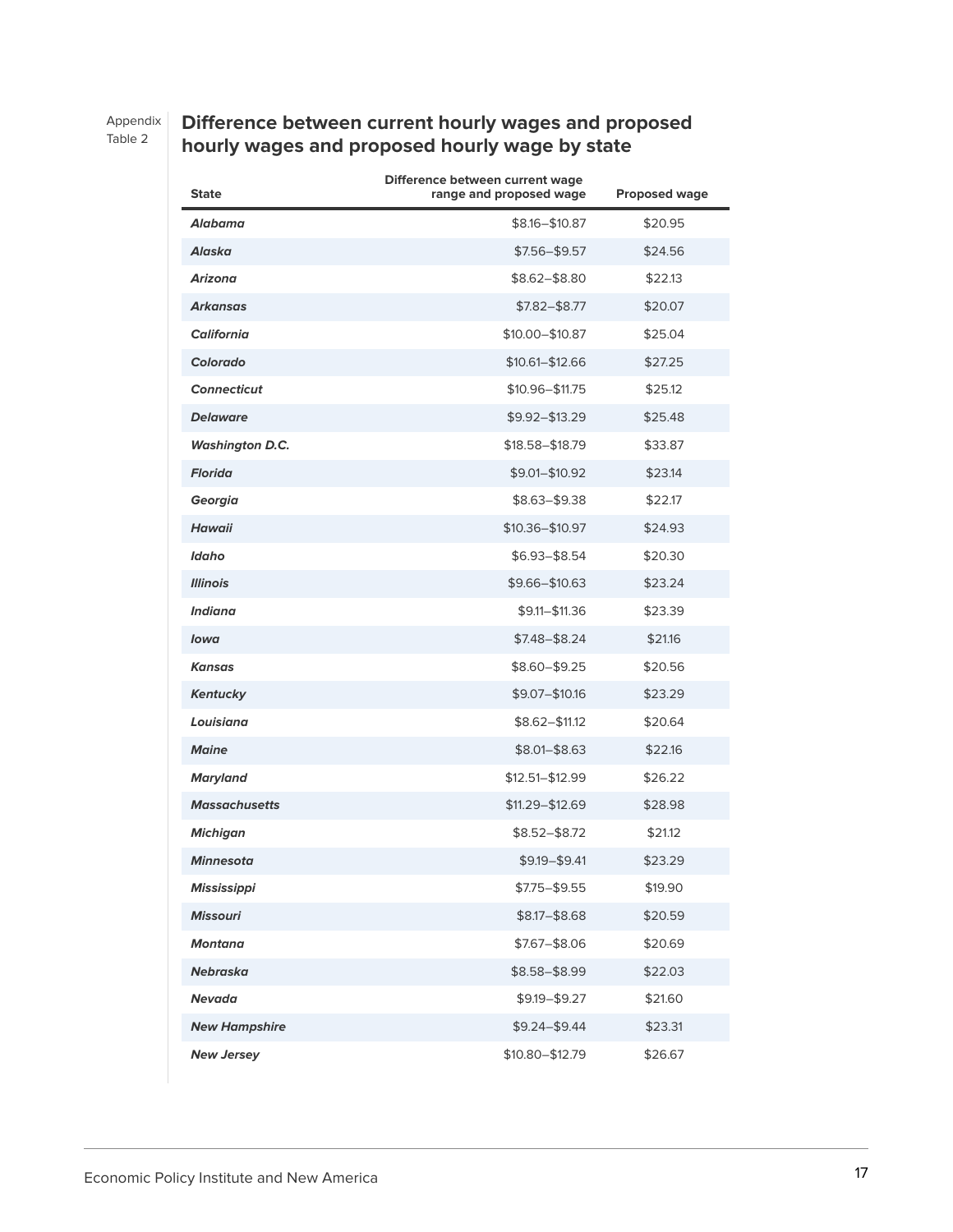Appendix Table 2 (cont.)

| <b>State</b>          | Difference between current wage<br>range and proposed wage | Proposed wage |
|-----------------------|------------------------------------------------------------|---------------|
| <b>New Mexico</b>     | \$8.91-\$8.91                                              | \$20.38       |
| <b>New York</b>       | \$9.08-\$9.99                                              | \$24.53       |
| <b>North Carolina</b> | \$8.66-\$9.94                                              | \$20.96       |
| <b>North Dakota</b>   | $$10.18 - $10.34$                                          | \$26.54       |
| Ohio                  | $$8.55 - $8.74$                                            | \$20.41       |
| <b>Oklahoma</b>       | \$8.40-\$9.60                                              | \$20.33       |
| <b>Oregon</b>         | $$9.73 - $10.21$                                           | \$24.99       |
| Pennsylvania          | \$8.97-\$9.17                                              | \$21.72       |
| <b>Rhode Island</b>   | \$9.87-\$10.54                                             | \$25.34       |
| <b>South Carolina</b> | \$9.44-\$12.90                                             | \$24.23       |
| <b>South Dakota</b>   | \$7.00-\$8.05                                              | \$20.37       |
| <b>Tennessee</b>      | \$8.16-\$9.39                                              | \$20.51       |
| <b>Texas</b>          | $$10.27 - $11.71$                                          | \$22.16       |
| <b>Utah</b>           | \$9.43-\$10.34                                             | \$24.21       |
| <b>Vermont</b>        | $$5.85 - $9.28$                                            | \$22.11       |
| <b>Virginia</b>       | $$12.26 - $13.91$                                          | \$25.14       |
| <b>Washington</b>     | \$9.59-\$9.89                                              | \$25.39       |
| <b>West Virginia</b>  | $$7.85 - $9.13$                                            | \$19.58       |
| <b>Wisconsin</b>      | \$8.55-\$9.39                                              | \$21.96       |
| <b>Wyoming</b>        | $$9.28 - $9.97$                                            | \$23.82       |

**Notes:** Wage difference is presented as how much higher in dollars the proposed wage is than the current wage, where the current wage is a wage range between Current Population Survey (CPS) and Occupational Employment and Wage Statistics (OEWS) wage data. All figures are in 2020 dollars.

**Source:** Economic Policy Institute (EPI) analysis of 2016–2020 Current Population Survey Outgoing Rotation Group microdata, [EPI Current Population Survey Extracts,](https://microdata.epi.org/) Version 1.0.28 (2022) and OEWS (2021).

**Economic Policy Institute**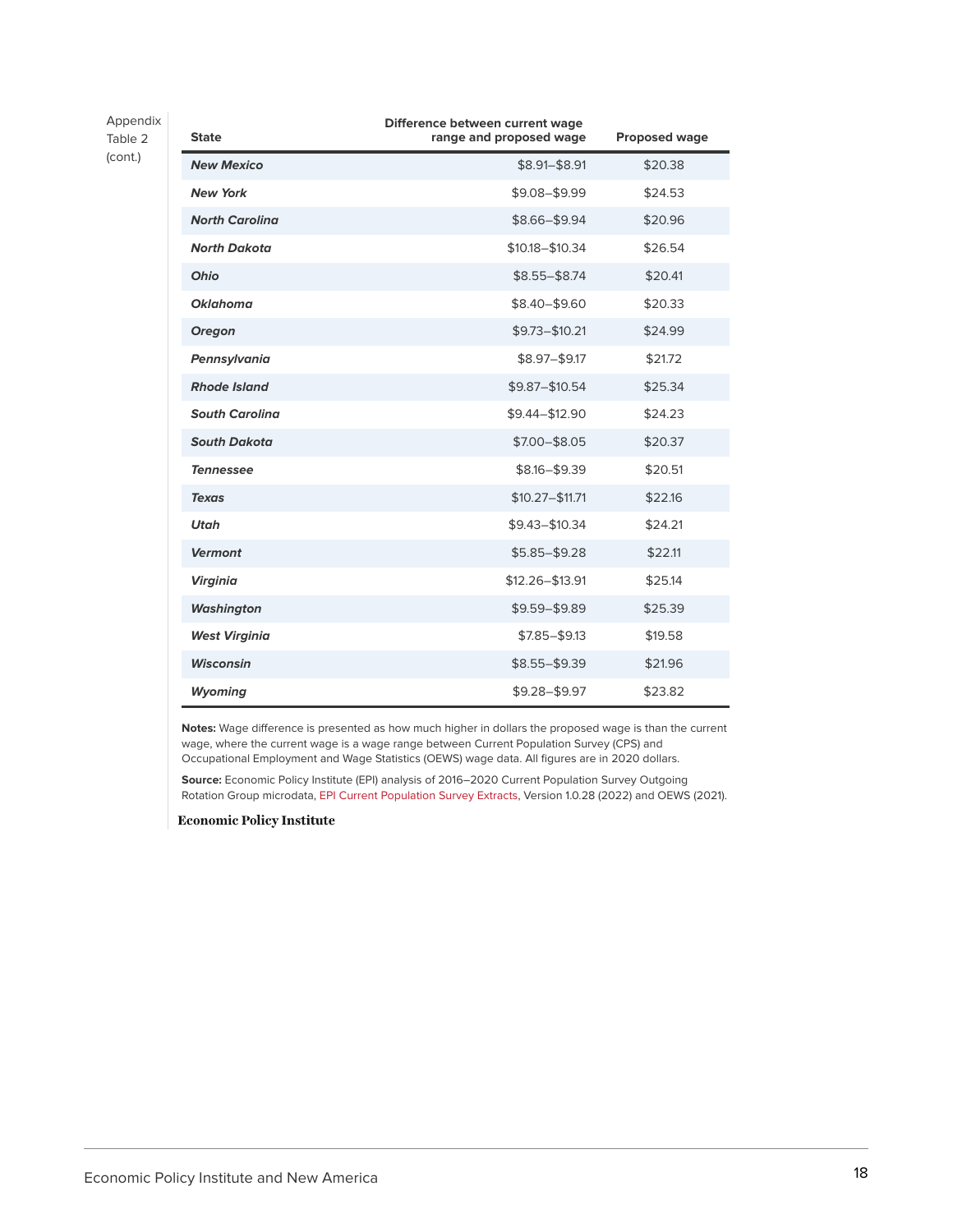## <span id="page-18-0"></span>**Endnotes**

- <span id="page-18-2"></span>[1.](#page-4-1) Here, a living wage is defined by state using MIT's living wage calculator. This calculator is similar in concept and values to the Economic Policy Institute (EPI)'s Family Budget Calculator, which would describe the earnings required to achieve a modest but adequate standard of living [\(https://www.epi.org/resources/budget/](https://www.epi.org/resources/budget/)).
- <span id="page-18-3"></span>[2.](#page-12-1) Given a change in the industry and occupation categories in 2020 within the Current Population Survey (CPS) data, we combined disaggregated categories for 2020 data to be consistent with the earlier definitions on which data for earlier years we use are based.

## <span id="page-18-1"></span>**References**

AARP. 2021. [Where We Live, Where We Age: Trends in Home and Community Preferences](https://livablecommunities.aarpinternational.org/). AARP, 2021.

Banerjee, Asha, Elise Gould, and Marokey Sawo. 2021. [Setting Higher Wages for Child Care and](https://www.epi.org/publication/higher-wages-for-child-care-and-home-health-care-workers/) [Home Health Care Workers Is Long Overdue](https://www.epi.org/publication/higher-wages-for-child-care-and-home-health-care-workers/). Economic Policy Institute, November 2021.

Bedlin, Howard. 2021. "[Home Care Gets a Boost in American Jobs Plan](https://www.ncoa.org/article/home-care-gets-a-boost-in-american-jobs-plan)." National Council on Aging, April 7, 2021.

Budig, Michelle J., Melissa J. Hodges, and Paula England. 2019. "[Wages of Nurturant and](https://doi.org/10.1093/socpro/spy007) [Reproductive Care Workers: Individual and Job Characteristics, Occupational Closure, and Wage-](https://doi.org/10.1093/socpro/spy007)[Equalizing Institutions.](https://doi.org/10.1093/socpro/spy007)" Social Problems 66, no. 2: 294–319. <https://doi.org/10.1093/socpro/spy007>.

Bureau of Economic Analysis (BEA). 2020. ["Regional Price Parities by State and Metro Area](https://www.bea.gov/data/prices-inflation/regional-price-parities-state-and-metro-area#:~:text=Regional%20price%20parities%20(RPPs)%20measure,the%20overall%20national%20price%20level.)." Accessed February 2021.

Bureau of Labor Statistics (BLS). 2021. "[Occupational Employment and Wages, May 2021:](https://www.bls.gov/oes/current/oes311120.htm) [Home](https://www.bls.gov/oes/current/oes311120.htm) [Health and Personal Care Aides."](https://www.bls.gov/oes/current/oes311120.htm) Occupational Employment and Wage Statistics. Accessed April 2022.

Carnahan, Jennifer L., James E. Slaven, Christopher M. Callahan, Wanzhu Tu, and Alexia M. Torke. 2017. "[Transitions from Skilled Nursing Facility to Home: The Relationship of Early Outpatient Care to](https://www.jamda.com/article/S1525-8610(17)30274-8/fulltext) [Hospital Readmission.](https://www.jamda.com/article/S1525-8610(17)30274-8/fulltext)" Journal of the American Medical Directors Association 18 (10): 853–59. [https://doi.org/10.1016/j.jamda.2017.05.007.](https://doi.org/10.1016/j.jamda.2017.05.007)

Centers for Medicare & Medicaid Services (CMS). 2017. [National Health Expenditures 2017](https://www.cms.gov/Research-Statistics-Data-and-Systems/Statistics-Trends-and-Reports/NationalHealthExpendData/downloads/highlights.pdf) [Highlights](https://www.cms.gov/Research-Statistics-Data-and-Systems/Statistics-Trends-and-Reports/NationalHealthExpendData/downloads/highlights.pdf). Centers for Medicaid & Medicare Services, 2017.

Dean, Adam, Atheendar Venkataramani, and Simeon Kimmel. 2020. ["Mortality Rates from COVID-19](https://doi.org/10.1377/hlthaff.2020.01011) [Are Lower in Unionized Nursing Homes.](https://doi.org/10.1377/hlthaff.2020.01011)" Health Affairs 39, no.11: 1993–2001. [https://doi.org/10.1377/](https://doi.org/10.1377/hlthaff.2020.01011) [hlthaff.2020.01011.](https://doi.org/10.1377/hlthaff.2020.01011)

Dixon, Rebecca. 2021. "[From Excluded to Essential: Tracing the Racist Exclusion of Farmworkers,](https://s27147.pcdn.co/wp-content/uploads/NELP-Testimony-FLSA-May-2021.pdf) [Domestic Workers, and Tipped Workers from the Fair Labor Standards Act."](https://s27147.pcdn.co/wp-content/uploads/NELP-Testimony-FLSA-May-2021.pdf) Testimony before the U.S. House of Representatives Committee on Education and Labor Workforce Protections Subcommittee, Washington, D.C., May 3, 2021.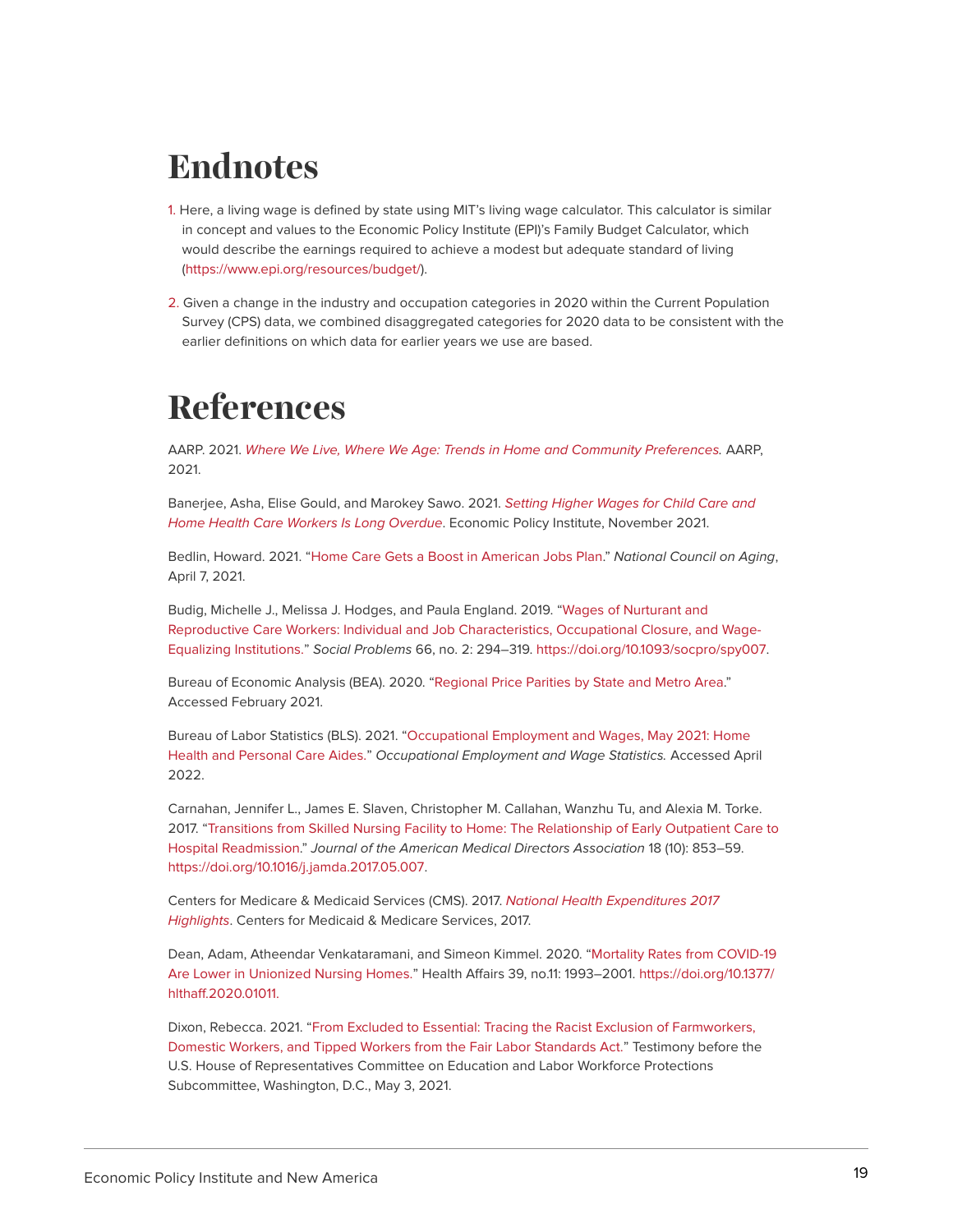Economic Policy Institute (EPI). 2021. [Unions Help Reduce Disparities and Strengthen Our](https://www.epi.org/publication/unions-help-reduce-disparities-and-strengthen-our-democracy/) [Democracy](https://www.epi.org/publication/unions-help-reduce-disparities-and-strengthen-our-democracy/) (fact sheet). April 2021.

Economic Policy Institute (EPI). 2022. Current Population Survey Extracts, Version 1.0.28, [https://microdata.epi.org.](https://microdata.epi.org/)

England, Paula, Michelle Budig, and Nancy Folbre. 2002. "[Wages of Virtue: The Relative Pay of Care](https://academic.oup.com/socpro/article-abstract/49/4/455/2279113?redirectedFrom=fulltext) [Work](https://academic.oup.com/socpro/article-abstract/49/4/455/2279113?redirectedFrom=fulltext)." Social Problems 49, no. 4: 455–473. <https://doi.org/10.1525/sp.2002.49.4.455>.

Genworth. 2021. [Cost of Care Survey.](https://www.genworth.com/aging-and-you/finances/cost-of-care.html) Accessed April 2022.

Graham, Judith. 2022. ["Pandemic-Fueled Shortages of Home Health Workers Strand Patients](https://khn.org/news/article/pandemic-fueled-home-health-care-shortages-strand-patients/) [Without Necessary Care](https://khn.org/news/article/pandemic-fueled-home-health-care-shortages-strand-patients/)." Kaiser Health News, February 2, 2022.

Goubert, Anais, Julie Yixia Cai, and Eileen Appelbaum. 2021. [Home Health Care: Latinx and Black](https://cepr.net/home-health-care-latinx-and-black-women-are-overrepresented-but-all-women-face-heightened-risk-of-poverty/) [Women Are Overrepresented, But All Women Face Heightened Risk of Poverty](https://cepr.net/home-health-care-latinx-and-black-women-are-overrepresented-but-all-women-face-heightened-risk-of-poverty/). Center for Economic and Policy Research, October 2021.

Institute of Medicine (IOM). 2008. [Retooling for an Aging America: Building the Health Care](https://pubmed.ncbi.nlm.nih.gov/25009893/) [Workforce](https://pubmed.ncbi.nlm.nih.gov/25009893/). Institute of Medicine, 2008.

Johnson, Richard W.. 2019. [What Is the Lifetime Risk of Needing and Receiving Long-Term Services](https://aspe.hhs.gov/reports/what-lifetime-risk-needing-receiving-long-term-services-supports-0) [and Supports?](https://aspe.hhs.gov/reports/what-lifetime-risk-needing-receiving-long-term-services-supports-0) U.S. Department of Health and Human Services, April 2019.

Kaiser Family Foundation (KFF). 2020. [Medicaid HCBS Waiver Waiting List Enrollment, by Target](https://www.kff.org/health-reform/state-indicator/waiting-lists-for-hcbs-waivers/?currentTimeframe=0&selectedDistributions=total-waiting-list-enrollment&sortModel=%7B%22colId%22:%22Location%22,%22sort%22:%22asc%22%7D) [Population](https://www.kff.org/health-reform/state-indicator/waiting-lists-for-hcbs-waivers/?currentTimeframe=0&selectedDistributions=total-waiting-list-enrollment&sortModel=%7B%22colId%22:%22Location%22,%22sort%22:%22asc%22%7D). Accessed April 2022.

Kaiser Family Foundation (KFF). 2022. "[Combined Federal and State Spending on Medicaid Home](https://www.kff.org/medicaid/press-release/combined-federal-and-state-spending-on-medicaid-home-and-community-based-services-hcbs-totaled-116-billion-in-fy-2020-serving-millions-of-elderly-adults-and-people-with-disabilities/) [and Community-Based Services \(HCBS\) Totaled \\$116 billion in FY 2020, Serving Millions of Elderly](https://www.kff.org/medicaid/press-release/combined-federal-and-state-spending-on-medicaid-home-and-community-based-services-hcbs-totaled-116-billion-in-fy-2020-serving-millions-of-elderly-adults-and-people-with-disabilities/) [Adults and People with Disabilities](https://www.kff.org/medicaid/press-release/combined-federal-and-state-spending-on-medicaid-home-and-community-based-services-hcbs-totaled-116-billion-in-fy-2020-serving-millions-of-elderly-adults-and-people-with-disabilities/)" (press release). March 4, 2022.

Kohler, Julie, Stephanie Odiase, and Jessica Forden. 2021. [Women's Work: Key Policies and](https://timesupfoundation.org/wp-content/uploads/2021/07/Times-Up_Womens-Labor-Force-Report_Version-2.pdf) [Paradigms for an Inclusive Post-Pandemic Economy](https://timesupfoundation.org/wp-content/uploads/2021/07/Times-Up_Womens-Labor-Force-Report_Version-2.pdf). Time's Up Foundation, July 2021.

Lieberman, Abbie, Aaron Loewenberg, Ivy Love, Cassandra Robertson, and Luf Tesfai. 2021. [Valuing](https://www.newamerica.org/new-practice-lab/reports/valuing-home-child-care-workers/#authors) [Home and Child Care Workers: Policies and Strategies That Support Organizing, Empowerment,](https://www.newamerica.org/new-practice-lab/reports/valuing-home-child-care-workers/#authors) [and Prosperity](https://www.newamerica.org/new-practice-lab/reports/valuing-home-child-care-workers/#authors). New America, June 2021.

McCall, Stephen. 2021. ["Will COVID-19 Change Direct Care Employment? New Data Offer Clues](http://www.phinational.org/will-covid-19-change-direct-care-employment-new-data-offer-clues/)." PHI, April 12, 2021.

National Domestic Workers Alliance (NDWA). 2022. [Domestic Workers Bills of Rights.](https://www.domesticworkers.org/programs-and-campaigns/developing-policy-solutions/bill-of-rights/) National Domestic Workers Alliance. Accessed April 2022.

Occupational Employment and Wage Statistics (OEWS). 2021. ["May 2021 National Occupational](https://www.bls.gov/oes/current/oes_nat.htm#00-0000) [Employment and Wage Estimates United States.](https://www.bls.gov/oes/current/oes_nat.htm#00-0000)" Occupational Employment and Wage Statistics. Accessed April 2022.

Office of Rep. Jamila Jayapal. 2021. "[Jayapal, Gillibrand, and Luján Re-Introduce National Domestic](https://jayapal.house.gov/2021/07/29/domestic-workers-bill-of-rights/) [Workers Bill of Rights Alongside National Domestic Workers Alliance](https://jayapal.house.gov/2021/07/29/domestic-workers-bill-of-rights/)" (press release). July 29, 2021.

PHI. 2019. [U.S. Home Care Workers: Key Facts \(2019\)](https://www.phinational.org/resource/u-s-home-care-workers-key-facts-2019/). PHI, September 2019.

Ruffini, Krista. 2020. [Worker Earnings, Service Quality, and Firm Profitability: Evidence from Nursing](https://equitablegrowth.org/working-papers/worker-earnings-service-quality-and-firm-profitability-evidence-from-nursing-homes-and-minimum-wage-reforms/) [Homes and Minimum Wage Reforms](https://equitablegrowth.org/working-papers/worker-earnings-service-quality-and-firm-profitability-evidence-from-nursing-homes-and-minimum-wage-reforms/). Washington Center for Equitable Growth, June 4, 2020.